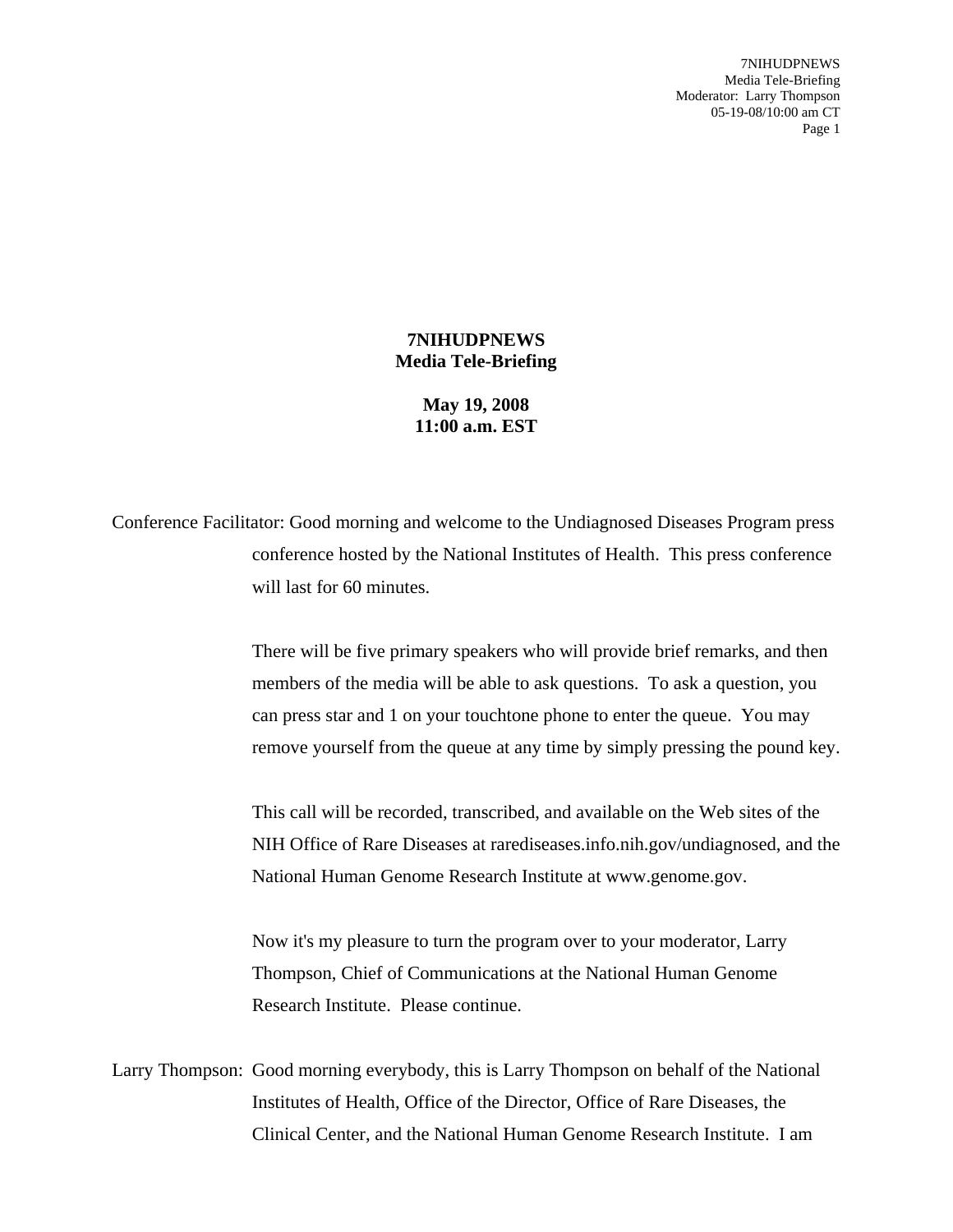pleased to welcome you all to the news - all you news reporters who have joined us for this telebriefing. Additional material related to this announcement will be available on the Web sites of the Office of Rare Diseases and the National Human Genome Research Institute.

Our expert panel in the speaking order this morning will be the NIH Director, Dr. Elias Zerhouni, Dr. William Gahl, the Clinical Director of the National Human Genome Research Institute who will be managing this project or this program, Dr. Stephen Groft of the - who is the Director of the Office of Rare Diseases, and Dr. John Gallin, who is the Director of the NIH Clinical Center, which is the hospital here at NIH. And we have a speaker - a special speaker from the patient community, Amanda Young, who has been - had a difficult disease diagnosed here at the clinical center will be able to talk a little bit about what that experience is about.

But let me start by introducing Dr. Zerhouni who will give us some opening remarks. Dr. Zerhouni.

Elias Zerhouni: Thanks, Larry. I'm Elias Zerhouni, the Director of the National Institutes of Health based here in Bethesda, Maryland. I'm really pleased to help launch this great initiative of the Intramural Program of the NIH, and this will, in my view, could be very transformative because in my career as a physician, one of the observations I made over time is that physicians deal with about 6600 conditions and 6000 of these conditions are quite rare. And what I experienced in my life as a radiologist in practice is that often we were sent patients whose disease was undiagnosed. And so this problem is trying to address head on the issue of undiagnosed diseases - why is that. First of all, many times what you will see is patients who have had a disease that was undiagnosed for years and yet the disease was known but rare, and therefore the skill set, if you will, that you would encounter in the community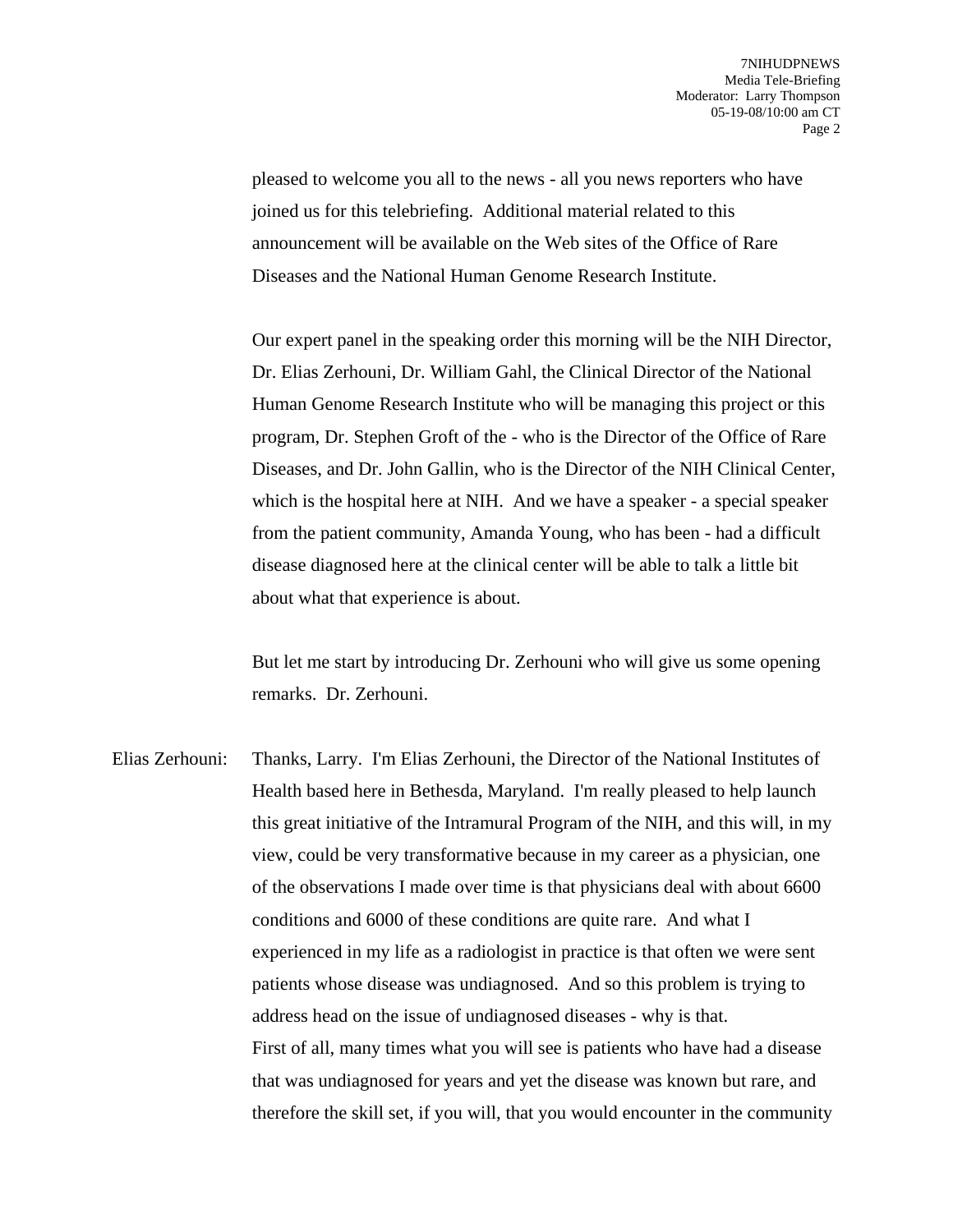would not be sufficient for a rapid diagnosis to be made. So you had a lot of anxiety, a lot of pain and suffering, and expenses that often were not necessary because the disease was already known.

So accessing a team of experts, as the experts we have here at NIH which is a unique combination -- there is no such combination around the world. We have over 1600 physicians all specialized in very, very - in great depth in the diseases that are of concern to them. So we thought that this would be a great advantage.

But then as science has evolved over the past few years, what has become quite obvious is that even common diseases have many subtypes. And what we are finding for example through the genomic research that we've done over the past few years is that even a common disease like diabetes, which is known today to have Type 1 and Type 2 – Type 1 for young children and Type 2, may actually - they have many, many different subtypes.

When I became NIH director, there was only one gene that was known to be involved in Type 2 diabetes. Today there are over 16 genes that we still do not understand - for example in diabetic patients why some respond well to treatment and some don't. So over time, I think what is emerging is this concept of personalized medicine where rare subtypes of a common disease also present a diagnostic challenge.

The third area where the NIH is - where we are interested is the emergence of new diseases. More and more, we are seeing in fact new manifestations of diseases, new causes for diseases, and diseases that are completely not understood at this point. So the idea of this program is to try to combine our many, many, many (main) years of knowledge here at the NIH and offer for the first time our combined, multi-disciplinary knowledge to launch this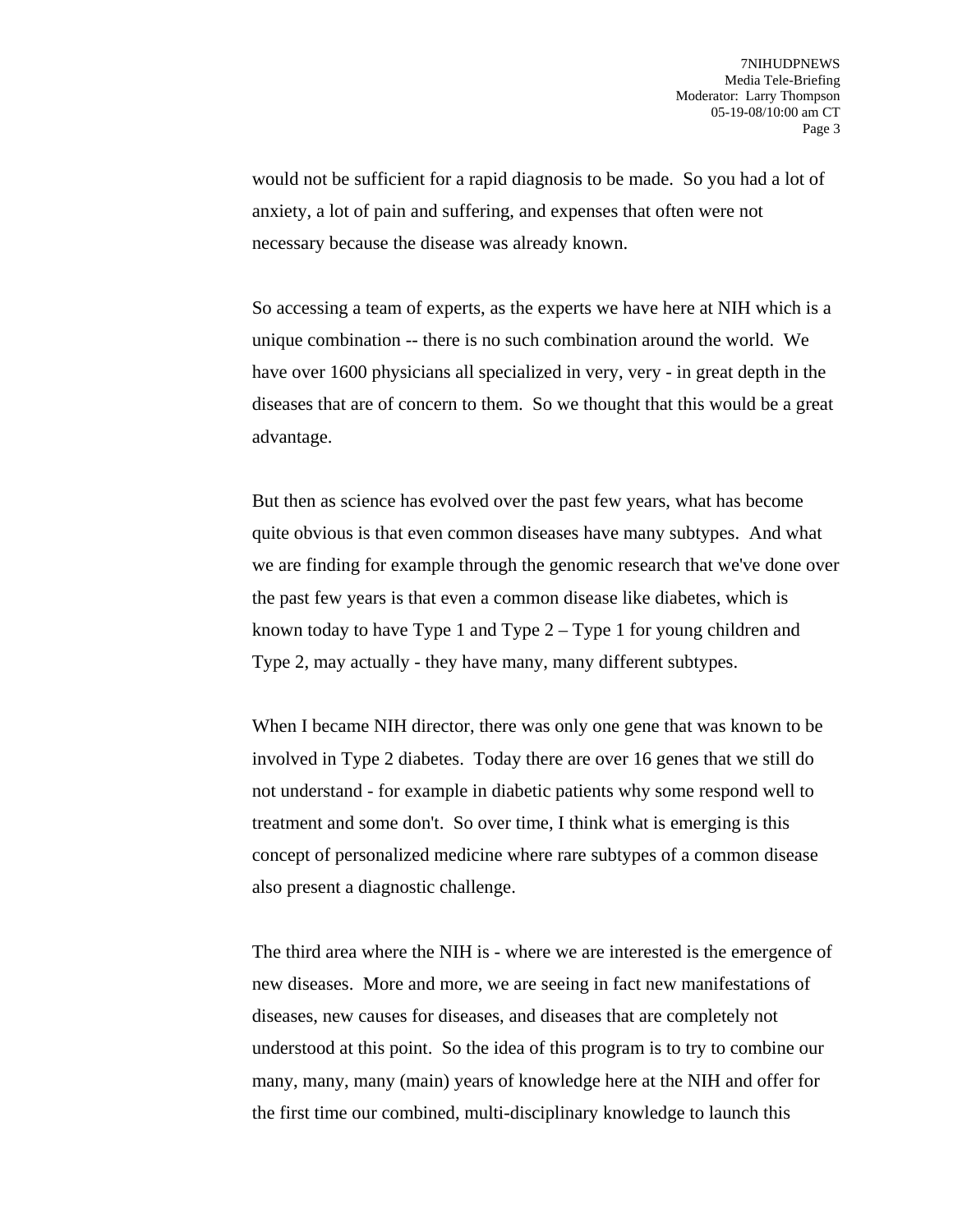Undiagnosed Disease Program here at the NIH to assist patients around the country and their doctors.

Because we believe that there is not only a service to be rendered, but also knowledge to be gained. And ultimately I think what we're facing right now is a complete change in the way medicine is going to be practiced. We're going to see patients earlier and earlier in the natural history of their disease, which makes it even more difficult to diagnose.

Children for example - sometimes it takes a year or two to find out what exactly ails a young child. That we cannot afford anymore because by the time the time has passed, damage has been done. We need to preempt disease and this is where I think we will learn how to do that in this new unit of the NIH comprising of the - combining all the institutes' skill sets will be critical to this effort.

It will really usher the new era of personalized medicine. And will help us understand what I think is happening and that is that we are now reclassifying the diseases as we know them as well as understanding the rare diseases that many out there do not yet understand because of the complexity of the science that is required to understand them. No team - very few teams in the world can put those skills together and this is really what we are announcing today. This is a transforming initiative; this is something that we hope will advance science, but also reinforce the role of the NIH over the years, which has always been not just the National Institutes of Health, but the national institute of hope for many patients whose disease is undiagnosed. So with that, I will let my colleagues from these institutes and centers - let you tell - tell you more about this exciting new program. And I'll turn it over I think to Bill Gahl at this point.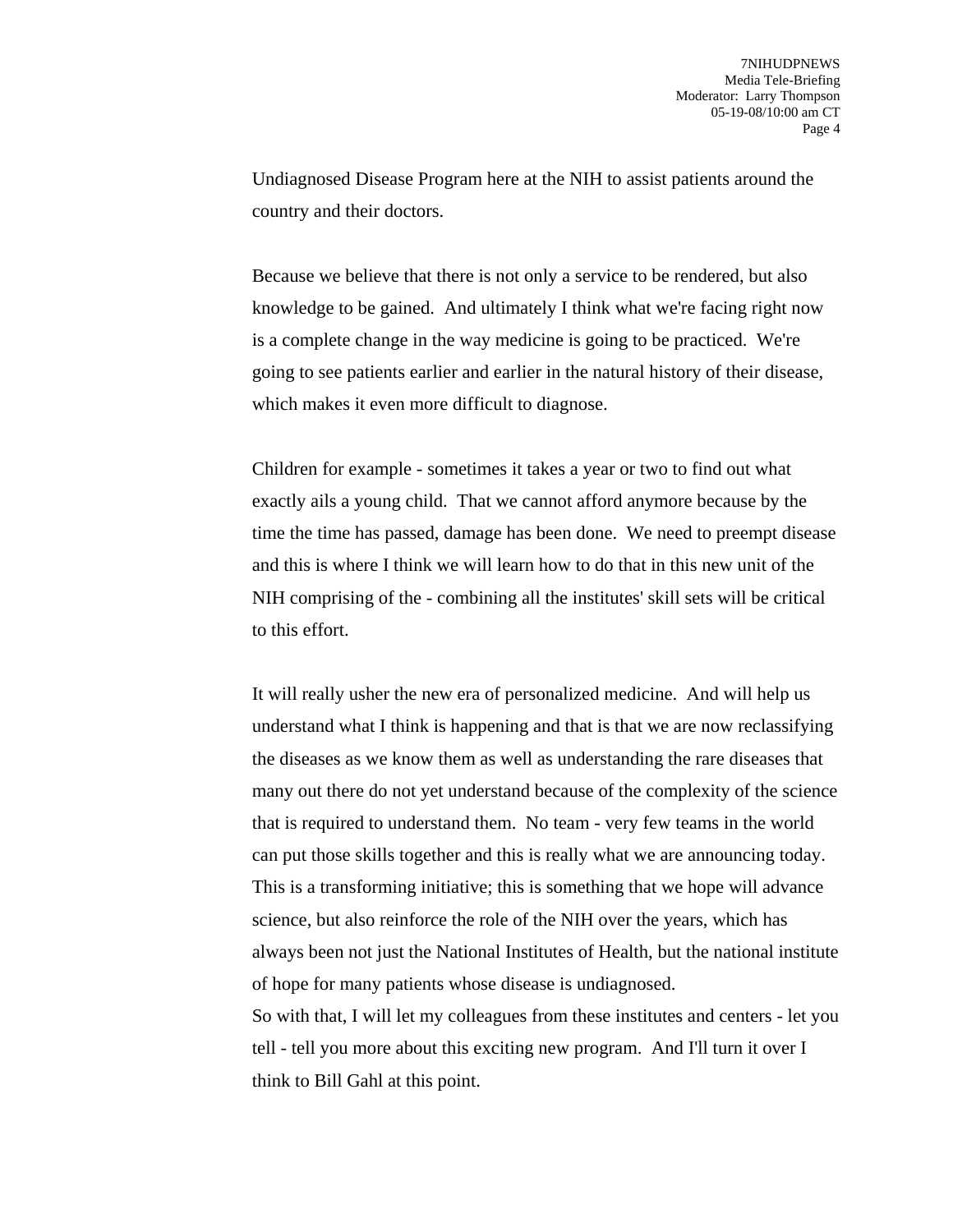## William Gahl: Thank you very much, Dr. Zerhouni. That was very expository.

As the Clinical Director for the National Human Genome Research Institute and the Director of the Intramural Program of the Office of Rare Diseases, and an advisor for a number of the organizations that are concerned with rare genetic diseases, I've been long aware of the need for an undiagnosed diseases program here at the NIH. Besides providing hope and information for the individuals, this program offers unique opportunities for discovery into human diseases.

So here are a couple of quick points. As doctors, we feel compassion for patients who have been without hope because they are sick and no one has been able to help them. For some, this program will offer real hope and maybe even relief. But as Dr. Zerhouni said, this is a research program and we won't be able to help everyone who seeks our care. The program's principle mission is the discovery of new diseases and variations of known diseases and many patients apply to this program will present with either known illnesses or problems that no one here is studying. For that reason, we've established a fairly stringent referral process to ensure that we have a reasonable chance of helping the patients who do come to Bethesda.

So as with all studies at the NIH Clinical Center, the avenue for participation in this Undiagnosed Diseases Program begins with referral from a patient's health-care provider. Patients will not be seen on a walk-in basis. The participants have to be referred by a physician or another health-care provider such as a nurse practitioner or a physician's assistant in their own community into whose care the patients will return after they are seen at the NIH.

The referring physician will have to provide a medical summary and medical tests that point to some clue about what might be wrong with the patient. For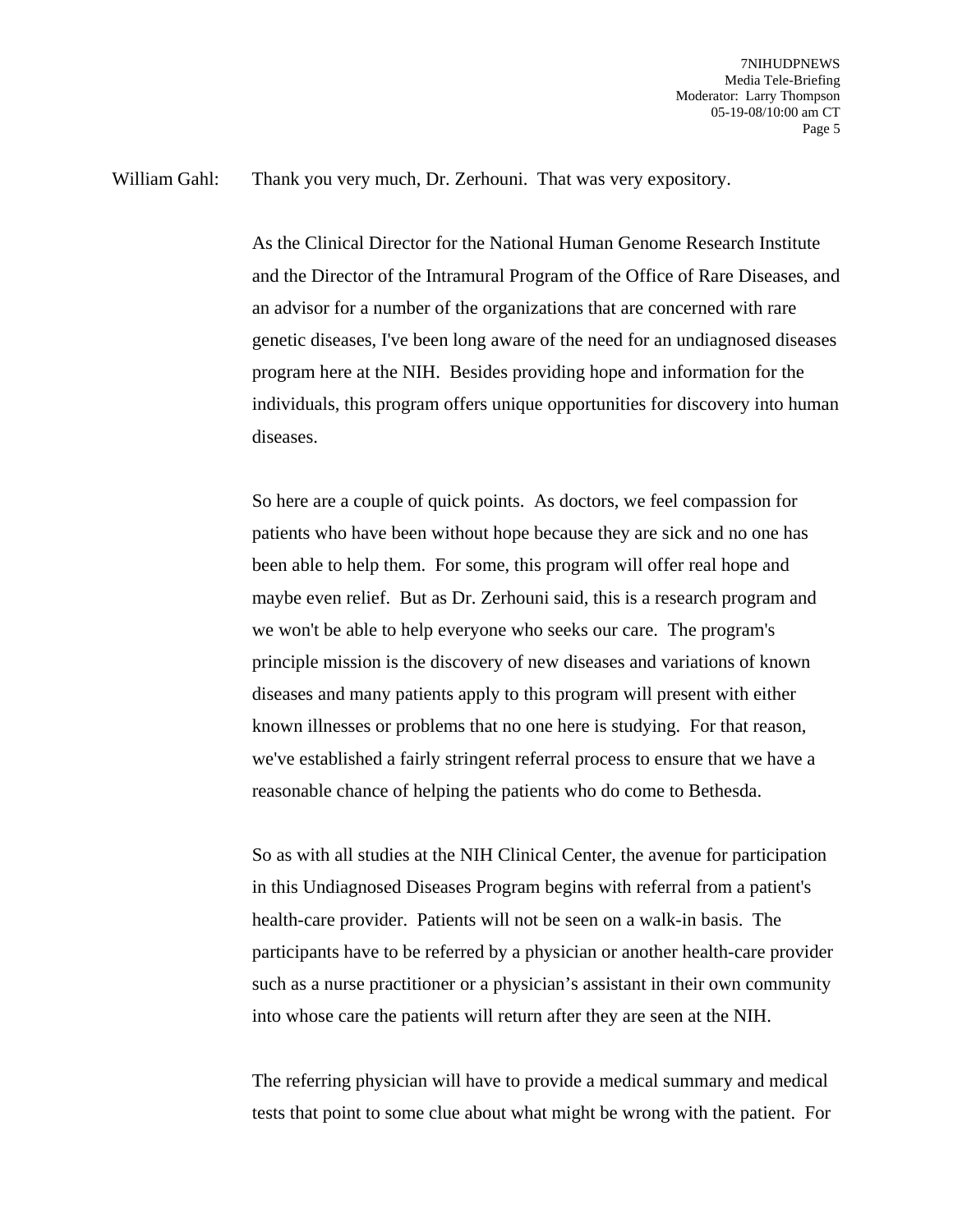example, the patient might have an abnormal lab test, a mysterious x-ray finding, or a collection of symptoms that don't usually occur together. Such clues will give the NIH physicians a direction in which to pursue a diagnosis. Then invitation to participate will be based ultimately on the medical judgment of a board of medical reviewers here at the NIH. That board will have the final say about who is accepted into the program.

And we'll start this initiative slowly. The program is prepared to accept one or two patients per week and as many as 100 patients during the course of a year. If a patient is selected following physician referral and medical board review, he or she will be invited to visit the NIH Clinical Center and will be offered enrollment in a study for medical evaluation. The patient will have to provide consent for these investigations, but the care is free for the patient and the NIH will pay for travel and lodging.

Patients in the program will be evaluated at the NIH's hospital, the NIH Clinical Center, in Bethesda, Maryland, usually for about a week using the clinical center's unique combination of scientific and medical expertise and resources.

Dozens of NIH's senior attending physicians will consult on these cases. Their specialties include rheumatology, immunology, oncology, mental health, nephrology, hematology, ophthalmology, laboratory medicine, neurology, pain and palliative care, bone disorders, endocrinology, dermatology, primary immunodeficiency, dentistry, genetics, pathology, pulmonology, cardiology, internal medicine, pediatrics, and hepatology. If a diagnosis is determined, some treatment options will be explored but may not always be available. Individuals who are evaluated at NIH as part of this research program will be referred back to their own physician or health-care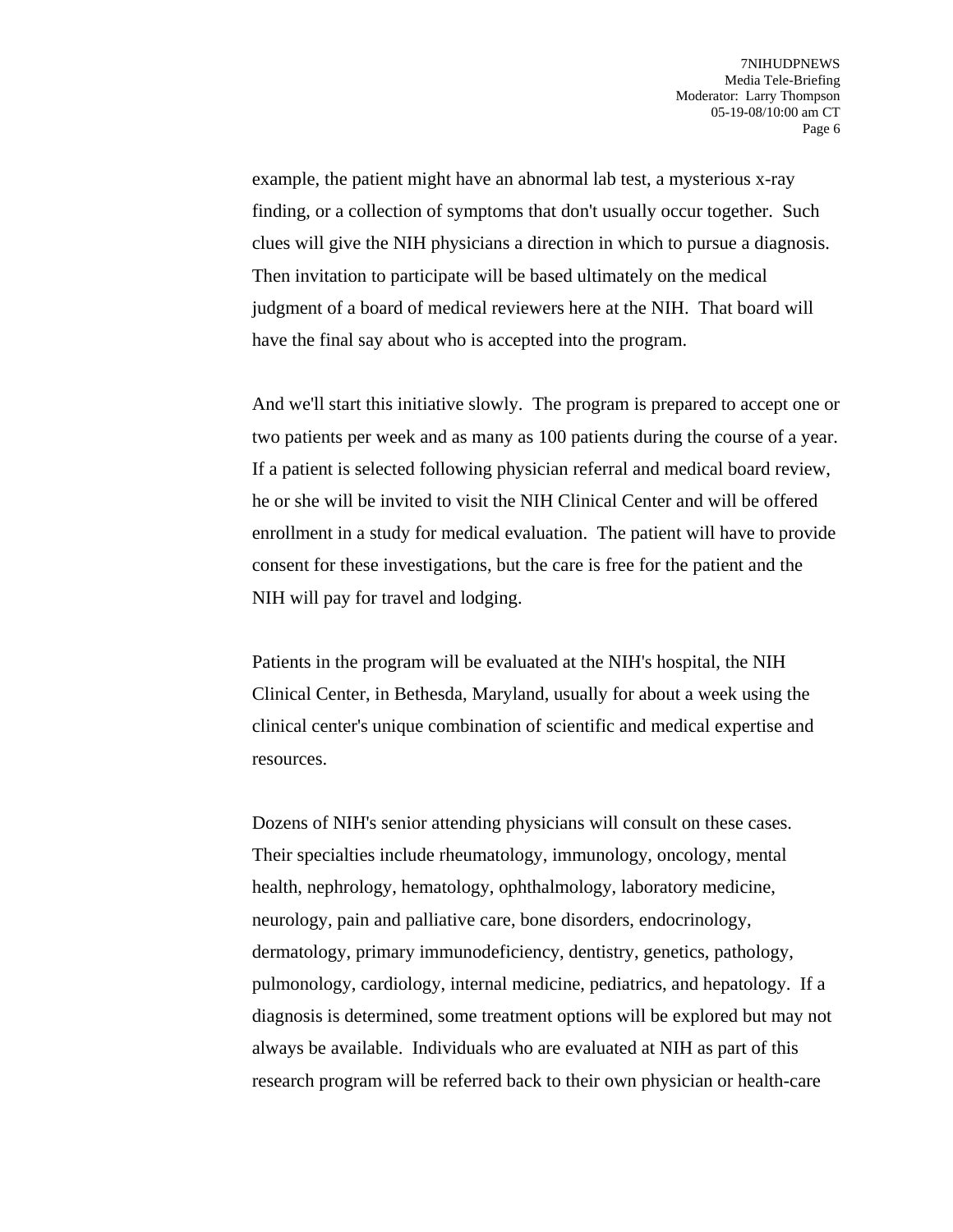provider so that follow up care is assured. And these cases will contribute to a catalog of descriptive conditions - a so-called phenotype atlas for the country.

As the experiences of the doctors working with these hardest of cases grow, the team attempts to develop a protocol to help other doctors work up a case that is resistant to diagnosis. NIH expects that this program will produce many scientific publications and probably inclusion of new information in some textbooks on diagnosis. Finally, some patients will be entered into existing clinical protocols attempting to produce new treatments.

Now to put the Undiagnosed Diseases Program in the context of some current related events, I'd like to hand it over to Dr. Groft. Steve.

Stephen Groft: Okay, thank you very much Bill and thank you also for your willingness to initiate and lead this project as we start. I also want to thank Dr. Zerhouni and Dr. Gallin for giving us the opportunity to start this pilot project here at the clinical center. It is a very significant day that we begin the activity.

> One of the most frequent questions and requests that we've received in the Office of Rare Diseases for the past several years relates to the requirement for initiating a study of individual diseases at the NIH Clinical Center. This protocol and this project will not do this directly, but may lead to other clinical trials, clinical studies eventually as more information is gained from the individual patients that enter this study here at the NIH.

> The Office of Rare Disease coordinates research and information on rare diseases at the NIH and for the rare disease community. Just before this telebriefing for the media, we had a similar briefing to alert patient advocacy groups about the new Undiagnosed Diseases Program. We are fortunate to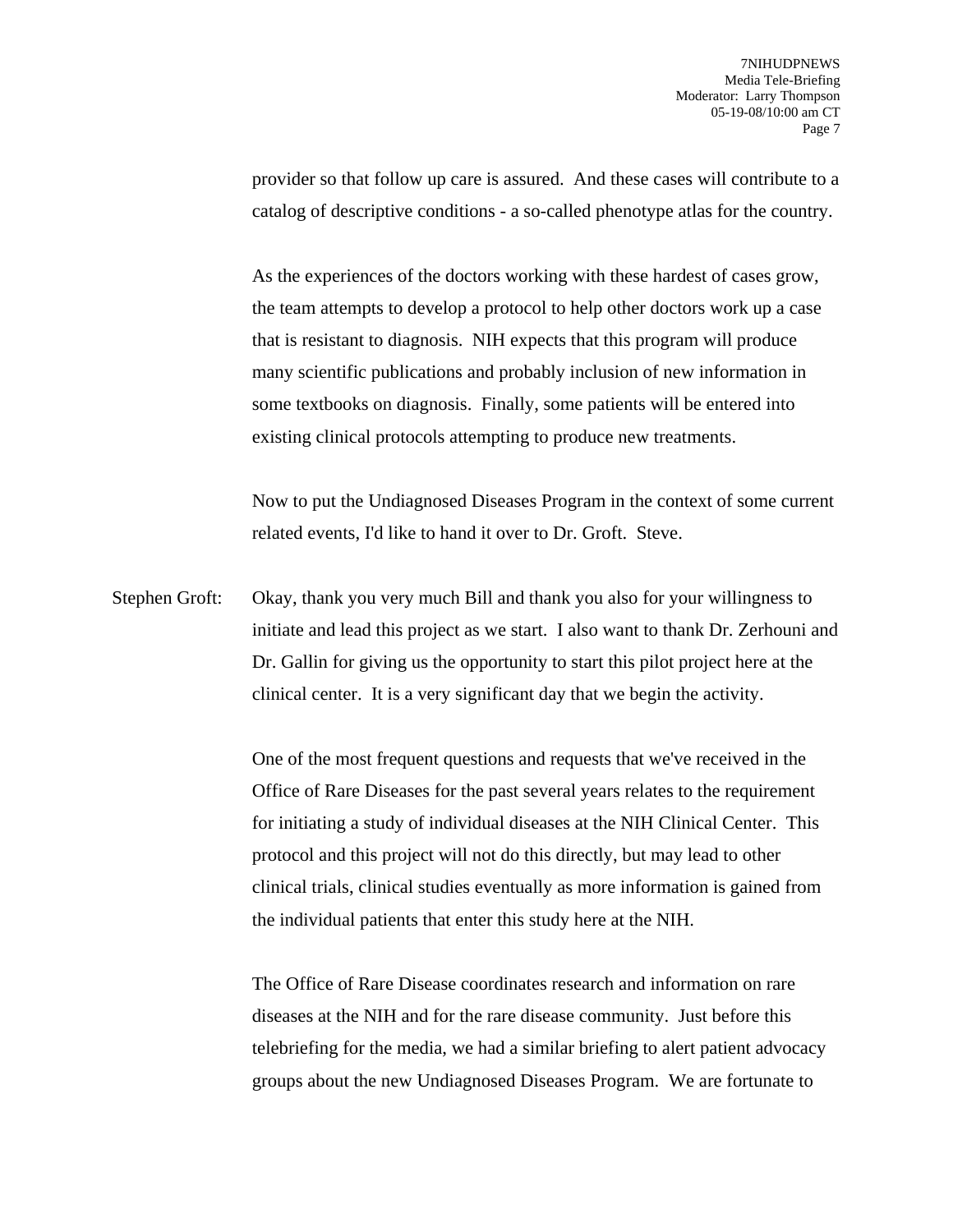have such a strong dialogue with many groups who are able to communicate the goals of this new program to their constituents.

We are also seeing an evolution of the role of the patient advocacy groups as funders and in some cases, major funders of research projects particularly for the rare disorders. So this evolution is occurring and it's occurring throughout the world as partnerships are being formed globally.

This day is also significant and this week for many reasons. The occasion for this program launch is coincident with a number of other events that are meaningful to the entire rare disease community. Included in this is the celebration of the 25th Anniversary of the Orphan Drug Act. It is also the 25th Anniversary of the establishment of the National Organization for Rare Disorders. This week starting tomorrow, there is a major conference, an international conference, on orphan diseases and orphan drugs that will be held in Washington in which we'll have representatives from over 22 countries that will join us to talk about the various needs and issues related to rare diseases.

There is a separate conference being held today on the Orphan Drug Act at 25 years - the retrospective and future that's being hosted the Food & Drug Administration and the Office of Orphan Product Development, and the Drug Information Association.

Our Genetic and Rare Diseases Information Center, funded by the National Human Genome Research Institute and the Office of Rare Diseases, reports that approximately 6.6% of inquiries that they received during the past three years were related to an undiagnosed disease. Also from a study done in 1988 with the National Commission on Orphan Diseases that approximately 50% of patients received a diagnosis in less than one year.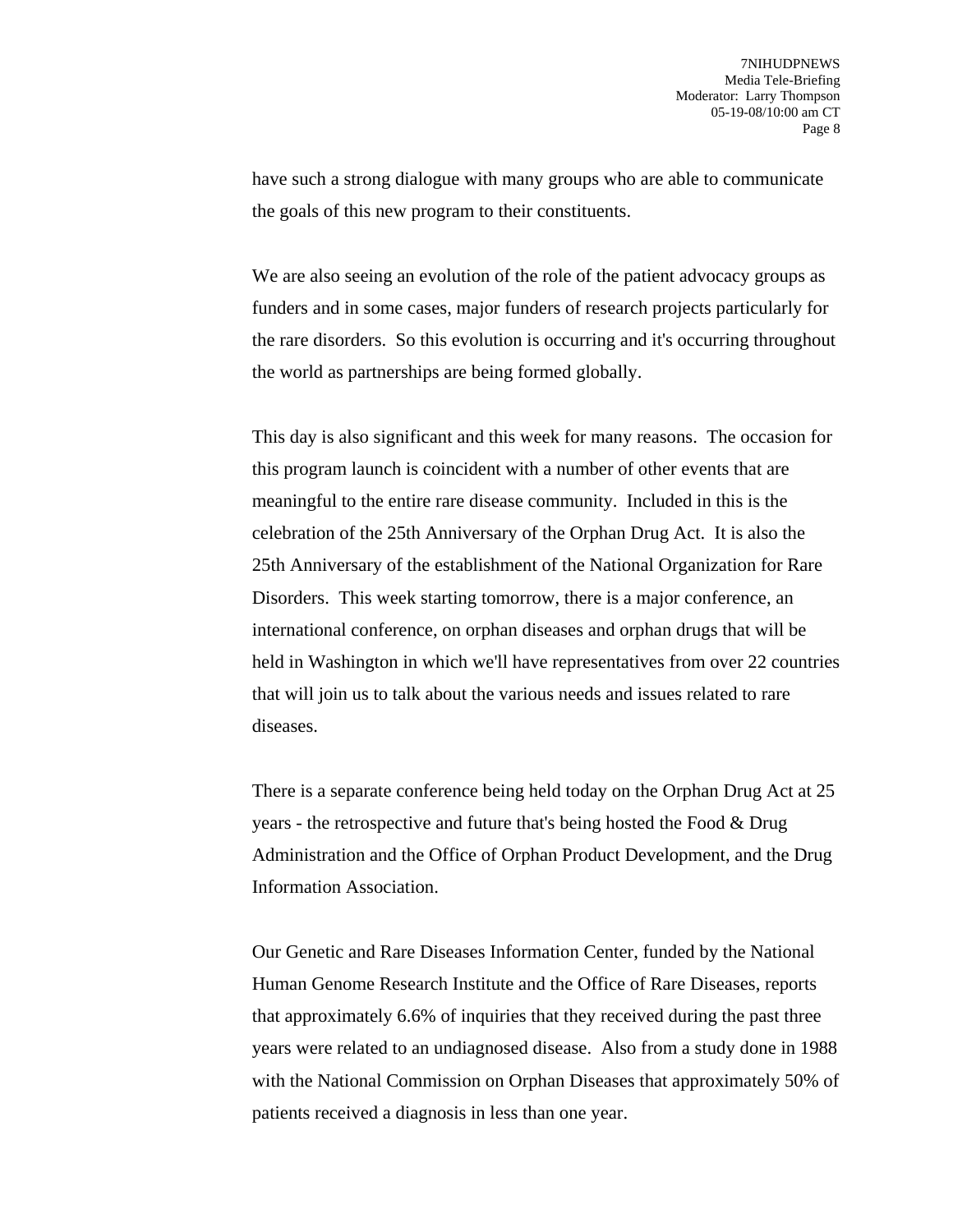It took another 31% of the patients between one and five years to obtain a diagnosis and approximately 15% of the patients in this study reported that it required more than five years to obtain the diagnosis. And I think everyone can realize the number of specialists, the number of visits, and the number of clinics, and various trips that had to be made to obtain that diagnosis. So I think the significance of the program is quite understandable.

As I mentioned, all of the participants will be seen here at the NIH Clinical Center in Bethesda, Maryland. I'd like to ask Dr. John Gallin, Director of the NIH Clinical Center, to speak to us about this facility and the role the clinical center as it will be involved in the Undiagnosed Diseases Program. Dr. Gallin.

John Gallin: Thank you, Steve. And I also want to thank Dr. Zerhouni for his support in this exciting project and Dr. Gahl for helping to lead it.

> Better health and health care for everyone depends on clinical research. Medical research is the sole mission of the NIH Clinical Center, guiding all of its activity for more than a half a century. The NIH Clinical Center, the nation's clinical research hospital, provides an extraordinary environment for excellence in both patient care and collaborative clinical investigation.

> The clinical center is the largest hospital in the world totally dedicated to clinical research. Nearly 10,000 new patients come to the clinical center each year from across the country. Currently, more than 80,000 patients are participating as inpatients and outpatients in nearly 1500 clinical research studies conducted here, and about half of our patients have a rare disease. Some 1300 credentialed physicians, dentists, and doctor-prepared researchers along with more than 1000 nurses and allied health professionals work in the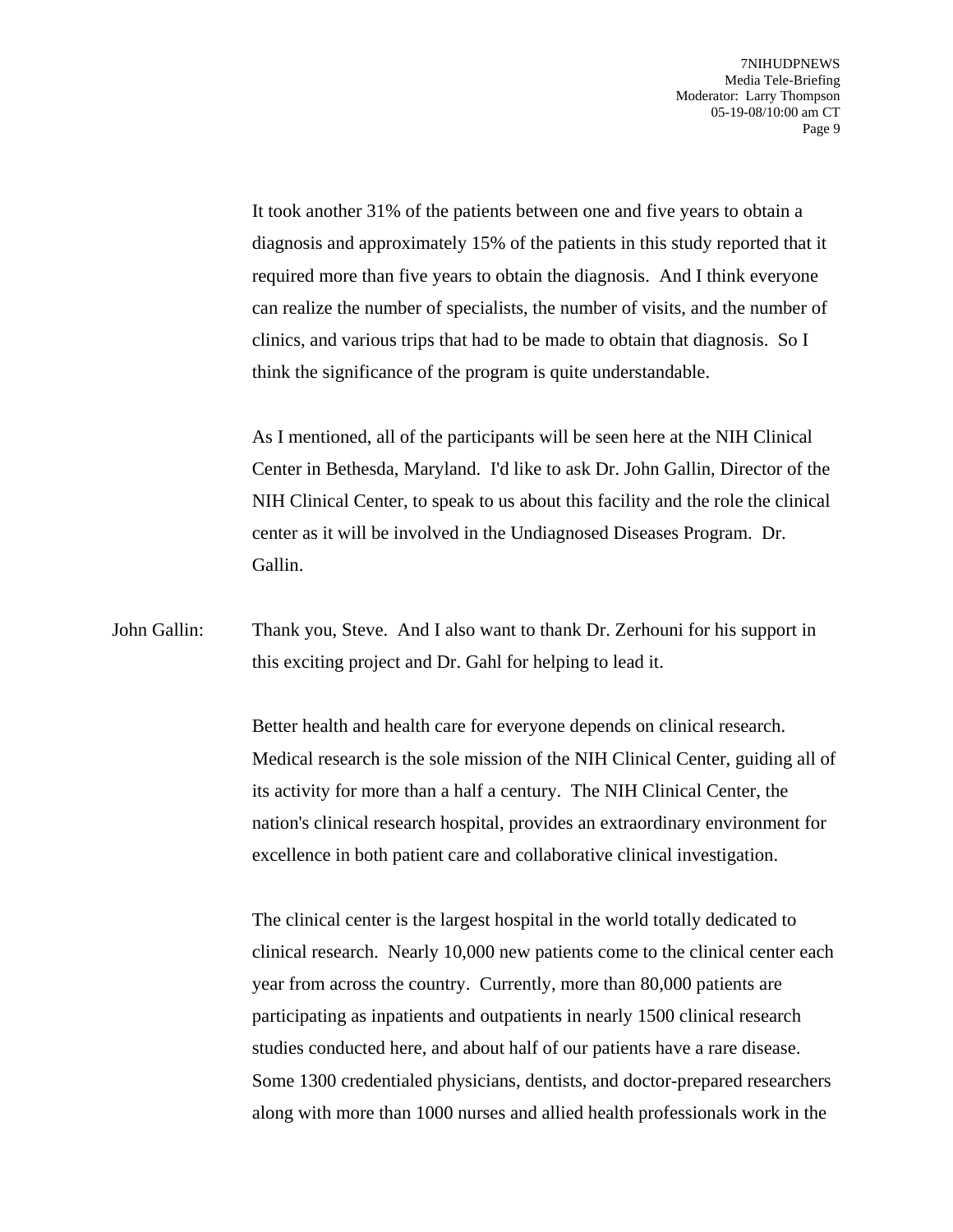clinical center. They care for patients as well as manage and monitor the clinical research studies.

About 140 specialized clinical teams made up of dozens of medical specialties see patients at the NIH Clinical Center. This new program will marshal a rich set of skills and expertise already at the clinical center to help patients with unusual medical conditions. Our patients are truly partnered in medical discovery.

Patients interested in participating in this research program need to discuss the option with their physician or health-care provider, such as a nurse practitioner or a physician's assistant. Information specialists at the clinical center's patient recruitment call center can provide more information about eligibility and what kinds of medical information referring physicians must submit for review by the program's medical team. The number to call is 1- 866-444-8806. The program can also be accessed on the Web at http://rarediseases.info.nih.gov/undiagnosed.

Along the way towards preparing for the launch of this program, various individuals came to mind - the young and the old who represent the personal aspect of the clinical research programs at NIH and now this Undiagnosed Diseases Program. One such patient, an extraordinary and courageous young woman who has joined us today to make this announcement, is Amanda Young.

Amanda Young will tell you the story of what it means to have an unknown diagnosis and what coming to the NIH has meant for her and for her family. Amanda.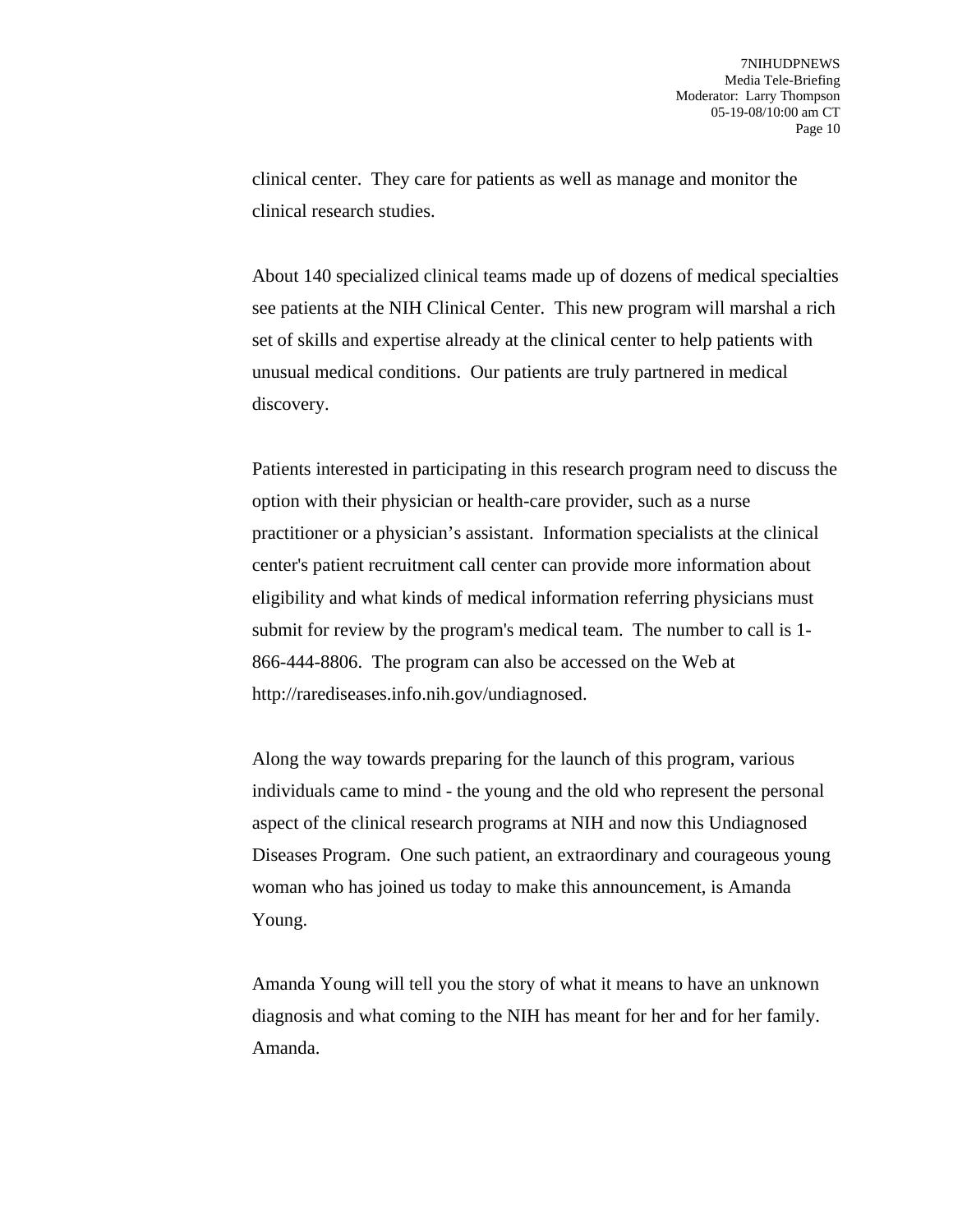Amanda Young: Thank you, Dr. Gallin. My name is Amanda Young and I'm 26 years old and live in Conyers, Georgia with my parents, Speed and Lisa Young, and my sister, Alex, who are all here with me today.

> For most of my life, my parents searched for answers to my medical condition that left me vulnerable to life-threatening infections. No one could tell us why these horrible infections attacked my body over and over again. No one knew how to stop them because they didn't understand why I continued to get them.

> My immune was as normal as anyone else's under a microscope except for one small thing - a continuously low white blood cell count. Even after years of trying, no one could give me a name or a reason of why my life was threatened time and time again. From the time I was 3-1/2 years old, I had had spinal meningitis three times, many seizures, and an abdominal abscess the size of a cantaloupe, just to name a few.

When I was 8, they had to amputate my leg. It started off as a scratch that I had gotten while playing, and overnight the scratch became infected, and as a precaution, I spent a week in the hospital. However, two weeks later, I was fighting to stay alive in the Intensive Care Unit. I had developed gas gangrene and a massive bacterial infection, and they were forced to amputate my leg and hip in the attempt to save my life. After this infection, my parents' search intensified as they became even more desperate and determined to find out what was wrong with me.

My family and I are able to be here today because of their search for answers that led us here to the clinical center and to Dr. John Gallin. My first visit was in 1990 when I was only 9 years old. Dr. Gallin made us a promise and he lived up to that promise. He told us that he would never give up on me and he never has. And on May 13, 2003, we received those magical words from Dr.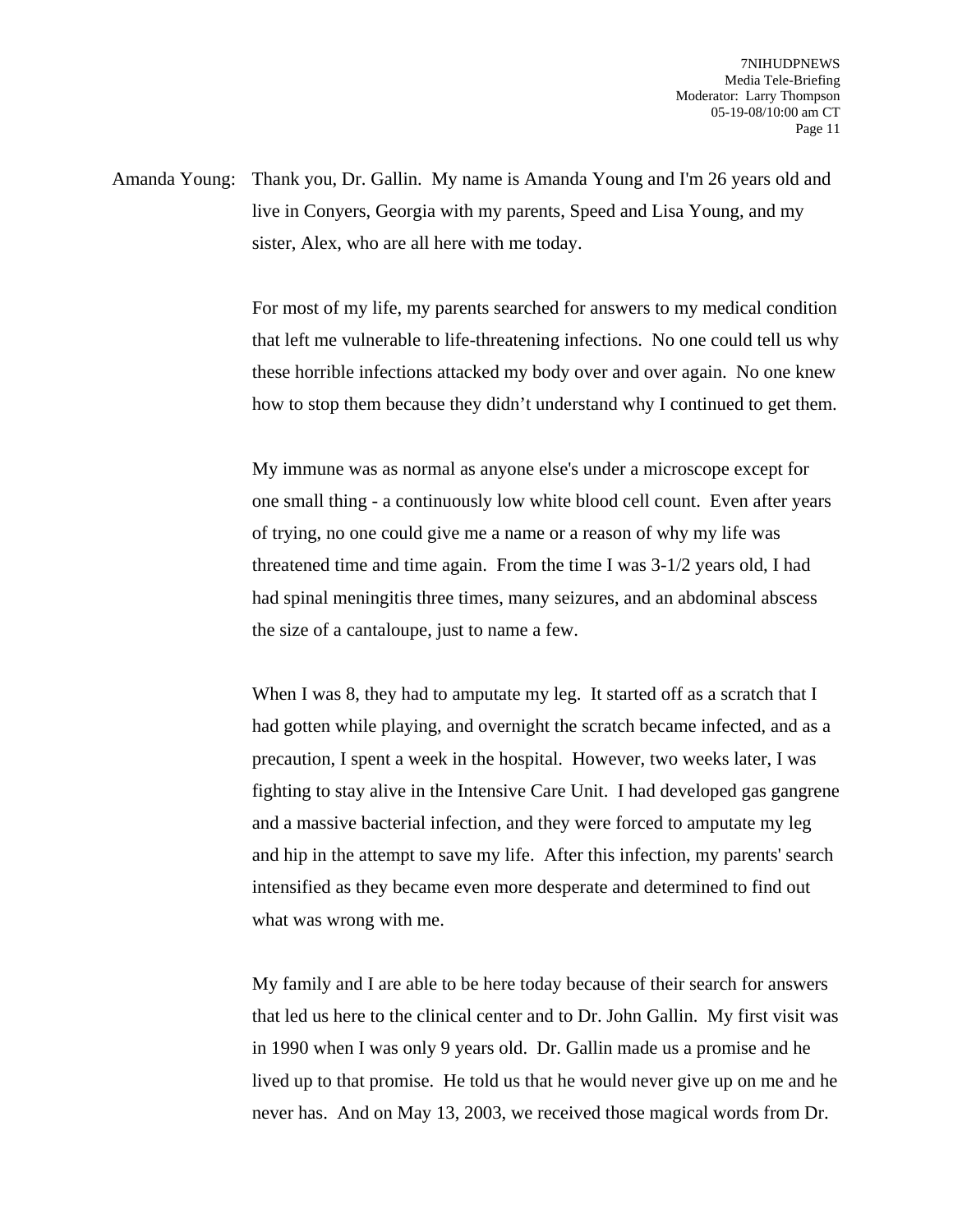Gallin that we had been waiting 20 long years for. My disease finally had a name.

I want anyone who is searching for a diagnosis to be able to experience what my family did that day. It was incredible. All we've ever wanted was for my disease to have a name, for someone to tell me what was wrong, and Dr. Gallin did that for us.

I have an extremely rare genetic mutation. It's called the IRAK-4 deficiency. My body doesn't make a certain protein it needs to fight bacteria, therefore making me a target for life-threatening infections. I haven't had a major infection in several years, which is great. I have to pay close attention to what my body is telling me all the time. I can't let an infection sneak up on me since my body doesn't immediately recognize an infection.

I continue to come to the NIH throughout the year depending on my health or if Dr. Gallin needs me for more of his studies. Although my disease has a name now, we don't have a treatment or a cure. So I will continue to come here for my own studies and hopefully help further medical knowledge to help others at the same time. It is great to know that all that they have learned from me could possibly help someone else in this process. That is what this is all about is helping out each other. If what I've suffered through can somehow help someone else not have to suffer, I am so thankful.

The announcement today of the new Undiagnosed Diseases Program is like handing someone their life back. Everyone who is sick has to have hope to get better and with hope, they need help. Dr. Gallin gave us that hope so many years ago and today that same hope is being offered to people just like me all over this country. This is the most exciting news that anyone suffering with an unknown disease could hear - someone is going to try to help you.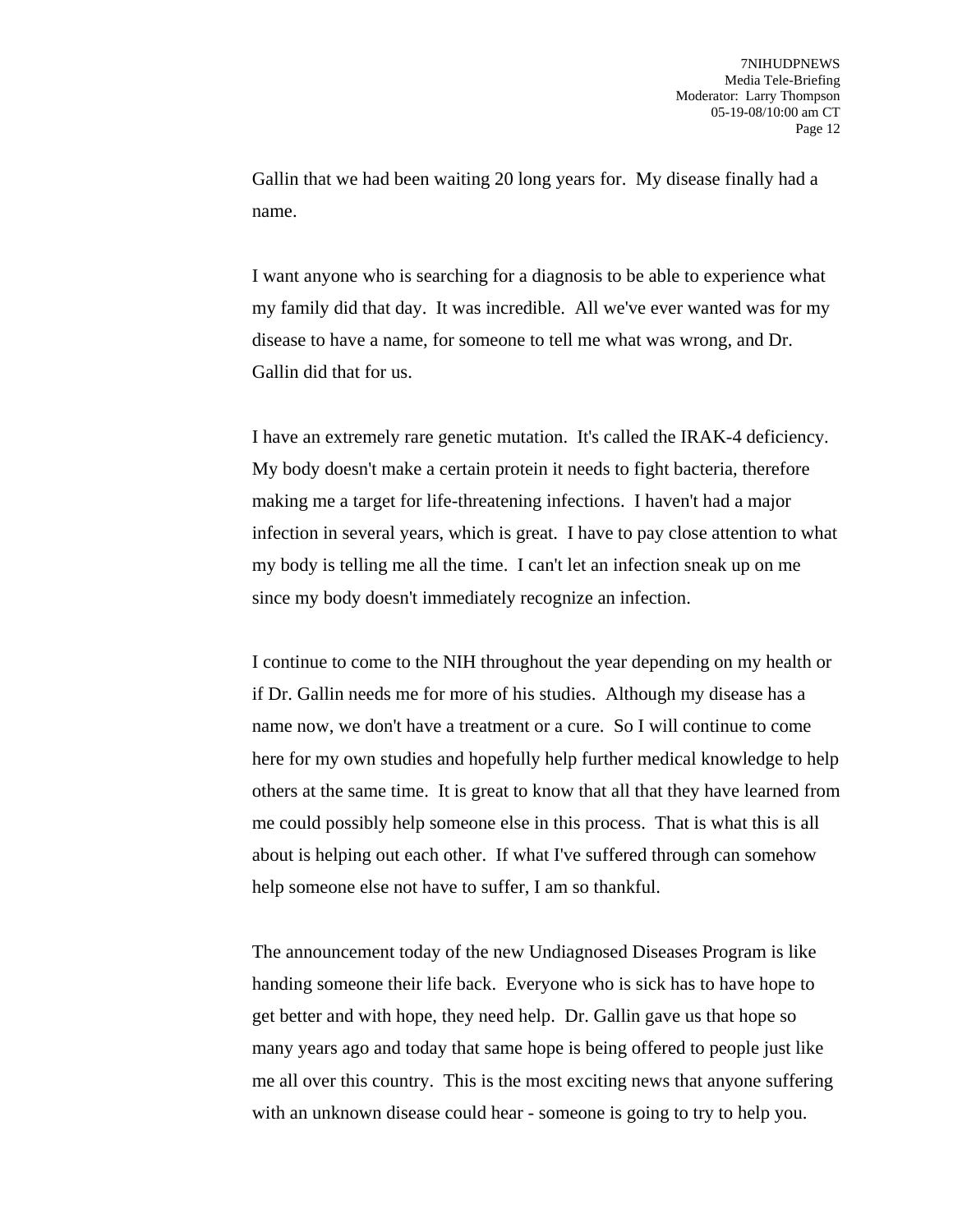Here at the NIH, they have the expertise and technology needed to study rare diseases like mine. In an odd sort of way, the NIH is like a home away from home for me, and I love Dr. Gallin from the bottom of my heart for all that he has done and continues to do for my family.

Thank you all so much for dedicating your time and efforts into this new project. You have not only given people a place to come for help, but you have also given us all a place to come for hope and I thank you all so much.

Larry Thompson: Thank you very much, Amanda. This is Larry Thompson again.

What I'd like you to do now is push star 1 and you can start queuing up for - to ask your questions. And while you're thinking of what you want to ask and getting in the queue, I want to remind everybody that if you don't have the background material or the press release or anything like that, you can call the Communications Office at the Genome Institute where operators are standing by. No, we have somebody standing by the phone at 301-402-0911. And we can send out along to you whatever it is that you need or else help interviews if that's also needed.

So let's start with our first question from Rob Roehr. Tell us where you're from, Rob.

Bob Roehr: Bob Roehr, BMJ. You've talked about in terms of national, I just wanted to know if this was also open to patients from overseas - from other countries or not.

Larry Thompson: Dr. Gallin.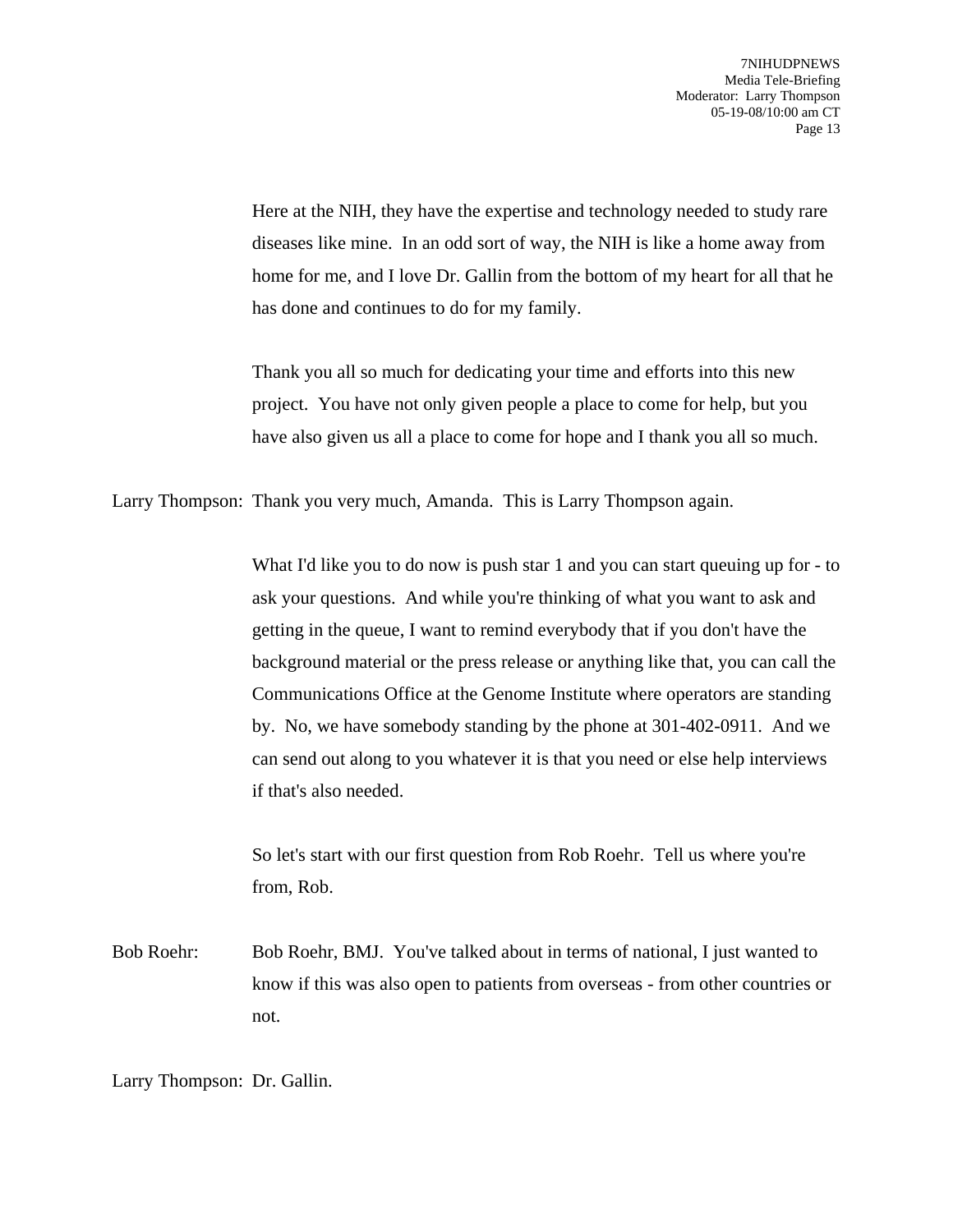John Gallin: This is John Gallin. The answer to your question is that the NIH has a longstanding tradition of admitting patients from anywhere, but we only admit patients from abroad if the specific protocol and question that's being asked at NIH that we think can help that patient.

> Most of the patients for this new program we expect will come from citizens and residents living in the United States. However, if there's a particularly compelling problem that this panel of 25 experts think we can help inform, then it is possible for a patient to come here. However, we will only pay transportation for such patients from a port of entry - that is once they arrive in the United States.

Perhaps Dr. Gahl would like to elaborate a little bit from the perspective of the person who will be running the program.

William Gahl: There's just one other issue and that is when medical records and a case is brought before this panel, the panel may decide that the case is not appropriate for the Undiagnosed Diseases Program. But there may be individual consultants whose area of expertise is related to that patient's case and they may want to bring a person from abroad for their own protocol.

Bob Roehr: Okay, great. Thank you.

Larry Thompson: I ask everybody to identify yourselves when you are speaking so that the reporters will know who to quote and quote them accurately. So let's go to Jennifer Couzin at Science Magazine and the rest of you start queuing up with your questions, please.

Jennifer Couzin: Hi, thanks for taking my question. I understand that patients with undiagnosed diseases are currently treated at the clinical center, and I was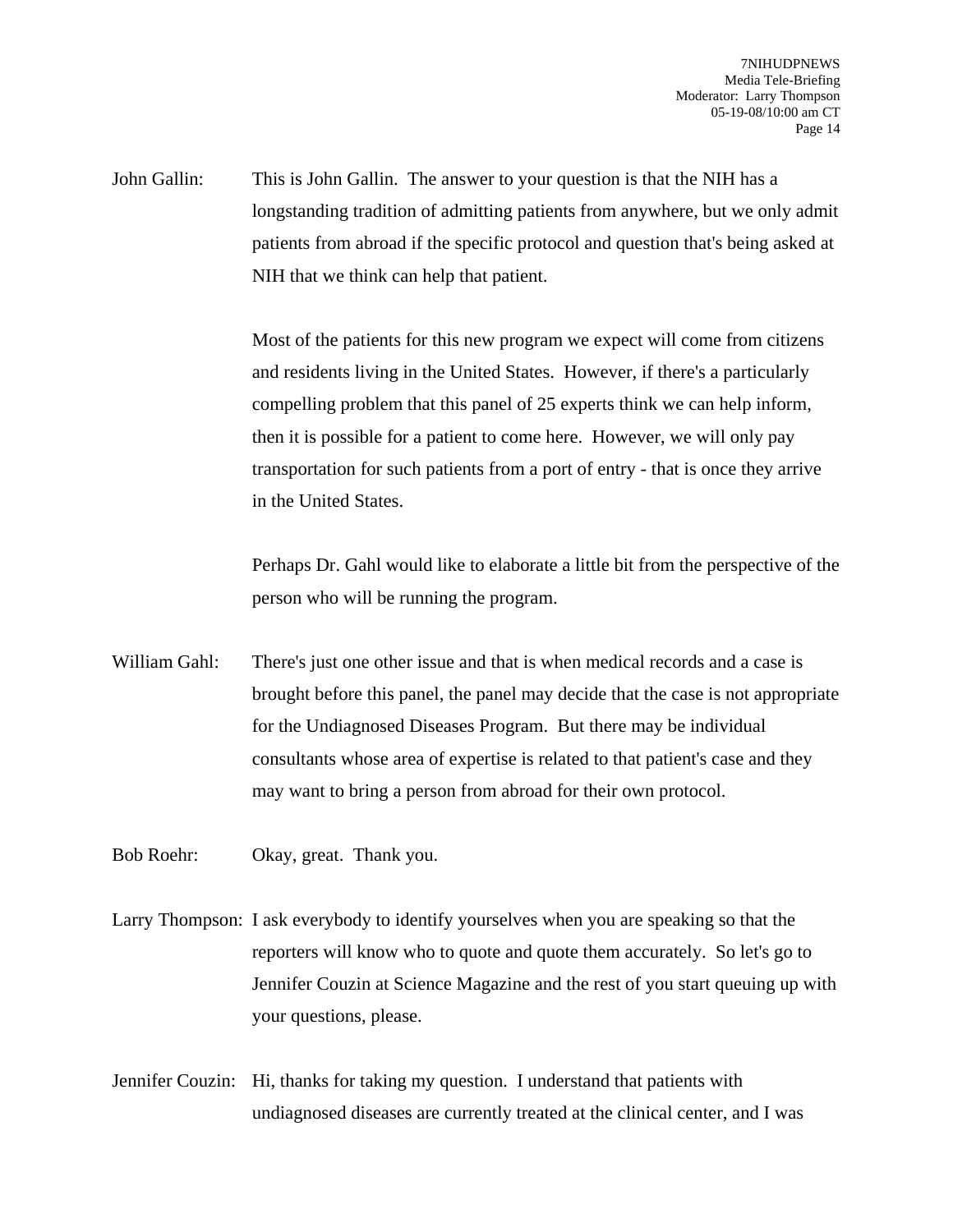wondering if you could tell me how many are treated now each year roughly and how that will change under the new program, which I understand can go up to about 100 a year.

John Gallin: We see about 10,000 new patients a year. And we currently follow over 80,000 patients, and roughly about half of those patients have a rare disease. So the net increase in the number of patients followed is not going to be huge.

> But what is different is that this is the first time we're taking a formal multidisciplinary approach so that every patient is going to really be looked at from the perspective of 25 senior attending physician scientists here who will consider the nature from a multi-system perspective of every problem.

- Jennifer Couzin: And I'm sorry just to follow up. Then how is that different if someone contacts you now with an undiagnosed disease and you do accept them to the clinical center. How would their experience be different than it will be under the new program?
- John Gallin: Currently, if a patient calls in, they are triaged to a specific institute and a specific program. So it's - I mean a specific protocol and a specific program, and the patient will be assessed there by one team. The difference is now they will be assessed by a large spectrum of teams.

Jennifer Couzin: Okay, thank you.

Larry Thompson: But actually isn't it - I'm sorry. Dr. Groft go ahead.

Stephen Groft: Okay. Jennifer, this is Steve Groft, the Office of Rare Diseases. And I think it's important to realize too that many of the rare disorders involve multiple organs and as Dr. Gallin mentioned, multiple systems as well that always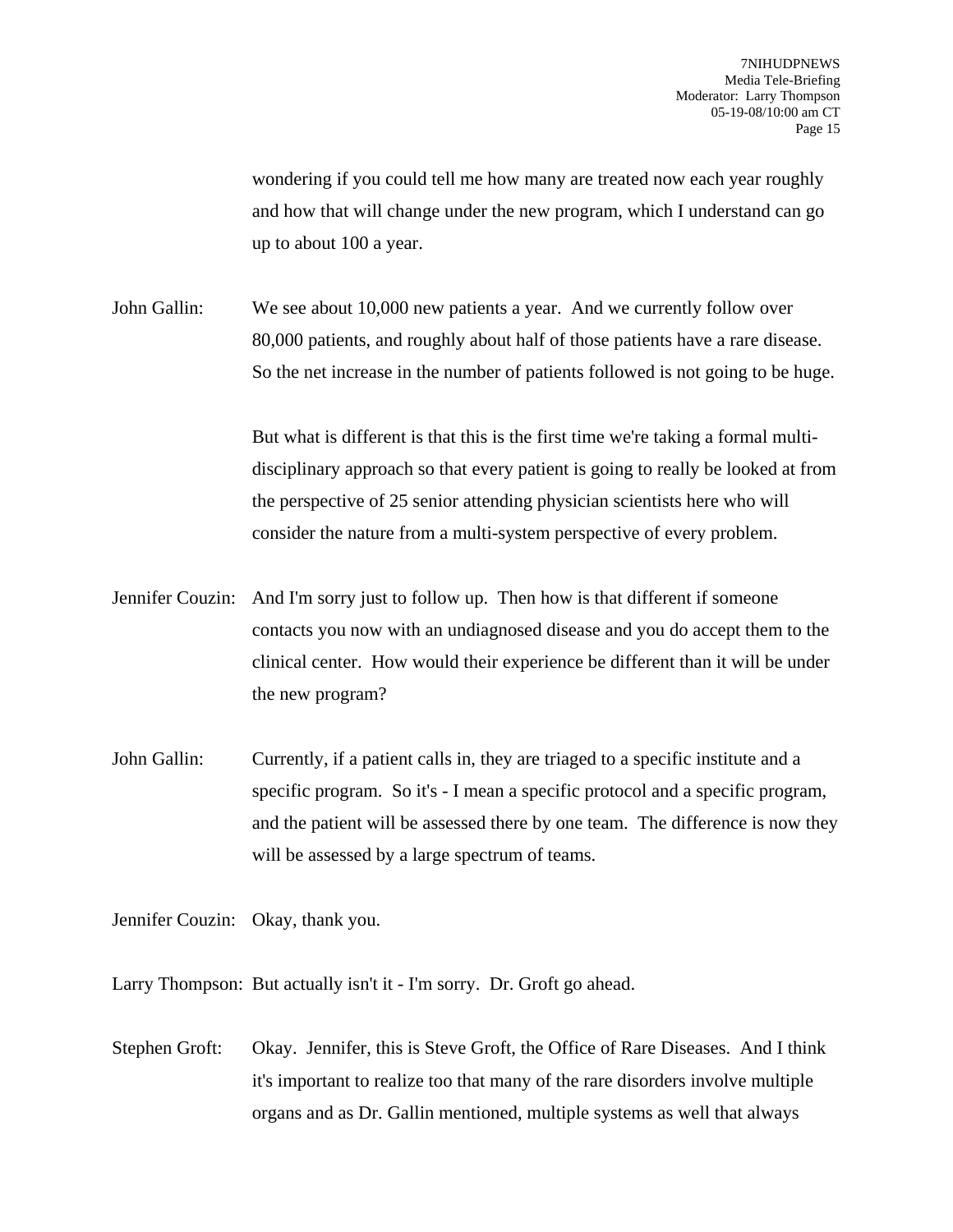don't manifest symptoms at one particular time. So I think what we're trying to do is really to get a little bit better hold on what these symptoms and try to put all the pieces together with so many specialists involved that can look at all aspects of this disease that's being presented.

Jennifer Couzin: Okay, thank you.

Larry Thompson: Something you wanted to add? No.

John Gallin: Well the only thing to add is as Dr. Zerhouni pointed out to me - this is John Gallin. Right now, the great majority of the patients come to fit into one of the 1500 protocols. This new adventure will include patients who do not clearly fit into any protocol to see - and in some cases, we'll end up after seeing these patients probably creating new protocols that don't exist.

William Gahl: Yeah, this is Dr. Gahl. So really part of the thrust of this program is to make entry easier so that people in the community and physicians in the community don't have to find their own - the specialist who is interested. This program will triage for them just by making the call and sending in the records.

Larry Thompson: Plus you have a large group of docs who have already agreed to provide the cure for these folks coming in.

William Gahl: Exactly.

Larry Thompson: I'll remind everybody on the phone that if you want to ask a question, you need to push star 1 so that you can get in the queue. Right now, I don't have anybody in my queue, but let me ask you a question of - well before I do that, let me - that seemed to stimulate some. So let's go to Lauran Neergaard from The Associated Press. Lauran.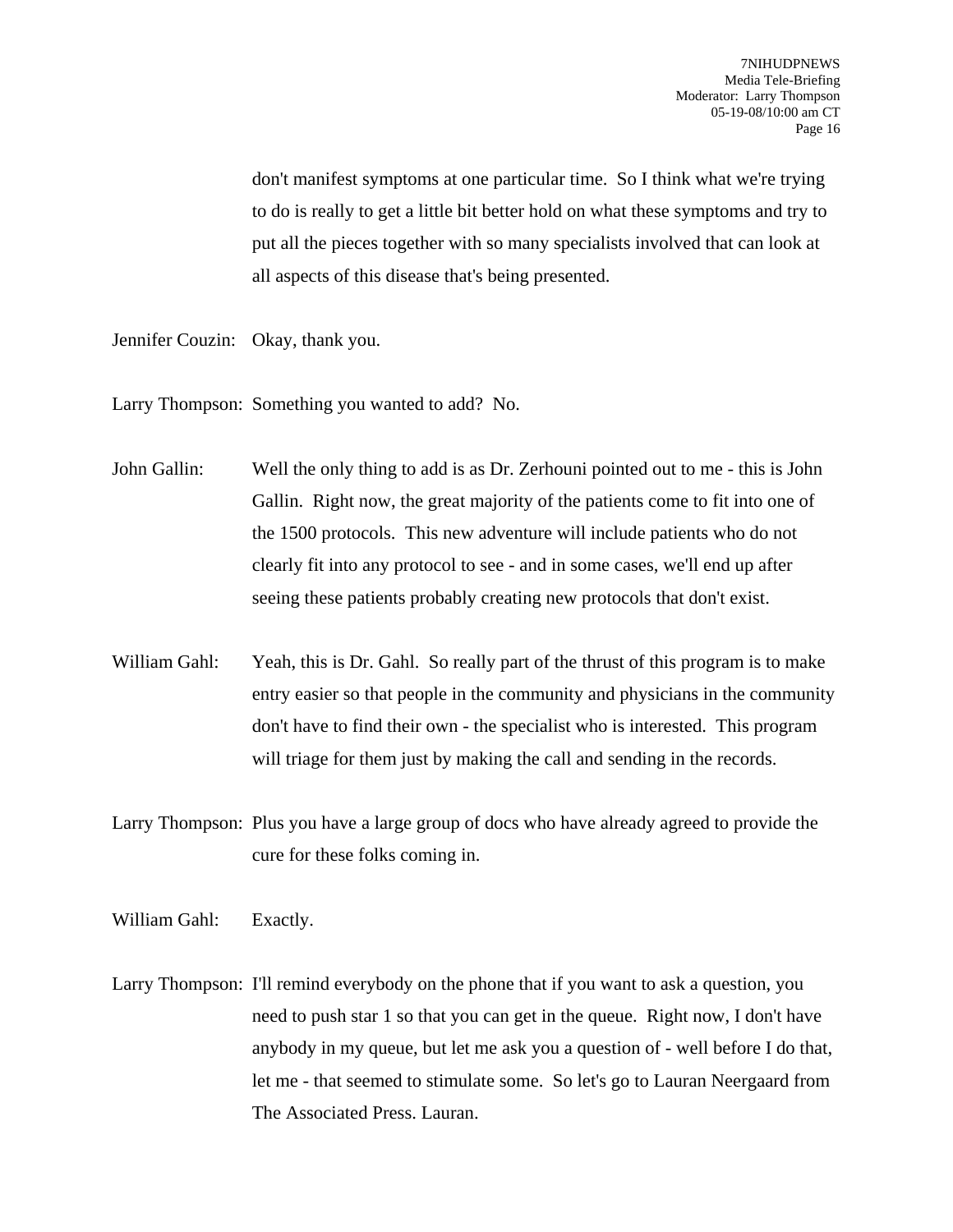Lauran Neergaard: Hi, just a really quick question about the actual genetic mutation that Amanda Young had. Could you go back and say exactly what that was again, and spell it for us?

Amanda Young: I have the IRAK-4. It's I-R-A-K with the number 4.

Lauran Neergaard: Okay and...

John Gallin: And this is a protein in a pathway we call the toll-like receptor pathway, which are - a pathway that recognizes infectious diseases and patterns of infectious diseases and is critical for initiating an immune response to these infections. And Amanda lacks a key protein in the pathway that causes the signaling to occur.

> And both her parents carry the gene, but they each have a different form of mutation. So Amanda has something called a compound heterozygote where she received the gene from her mom and her dad and sort of got a double dose of misinformation and that's what caused her disease.

Her sister is well clinically, but she too carries the same gene that her mom carries.

Larry Thompson: But a normal version from her dad?

John Gallin: But a normal version from her dad, so she's completely healthy.

Elias Zerhouni: Lauran, this is Dr. Zerhouni. Let me make the point also that at the time Amanda developed her condition, the existence of toll-like receptors, and their role in immunity was not known at the time. So it's the discovery of the toll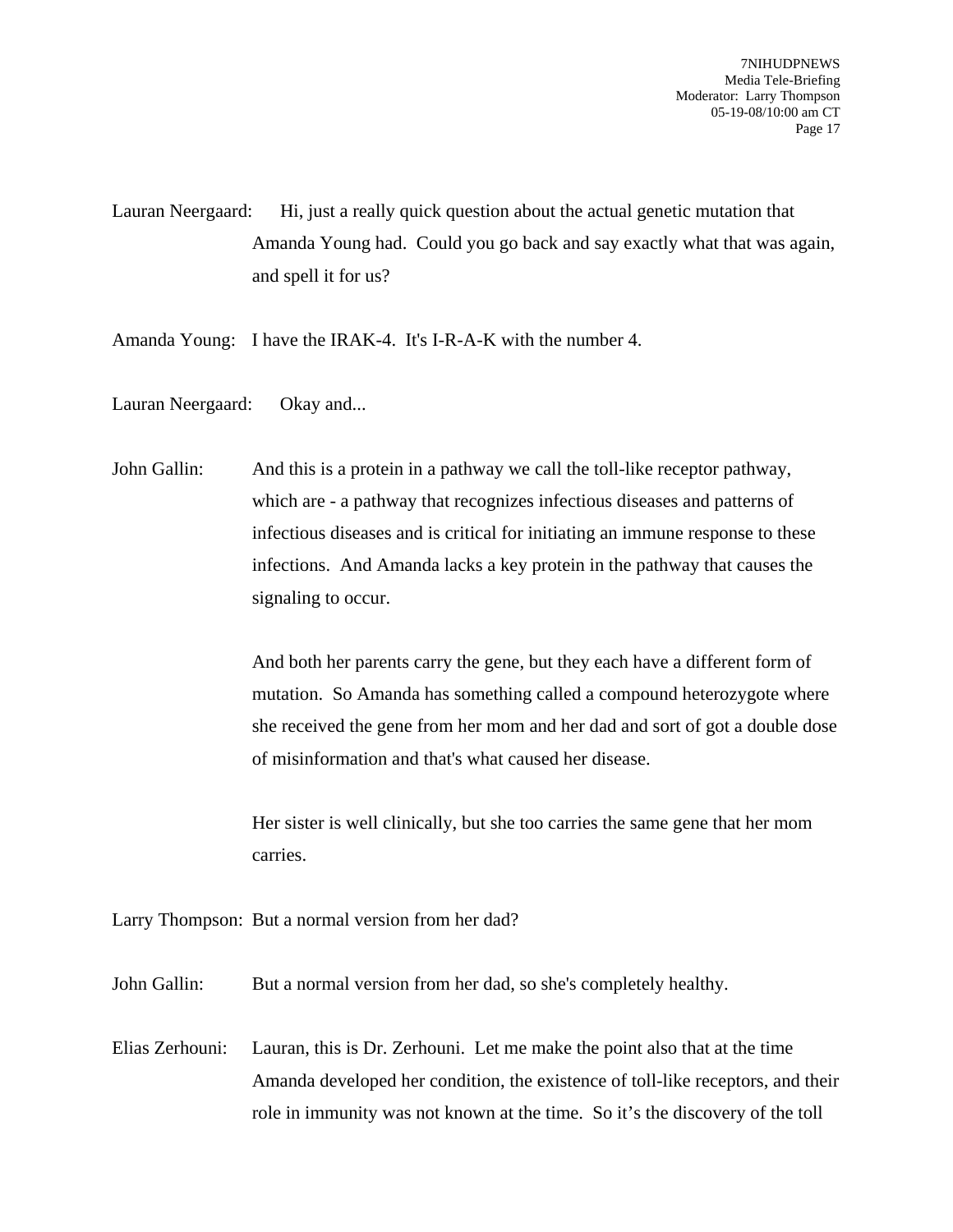receptors later then connected the thought in Dr. Gallin's team's work with Amanda's potential disease.

And this system of toll receptors is really related to what we call innate immunity. This is what the human species has inherited over the evolution to defend itself against infections, which as opposed to adaptive immunity where you get exposed like a vaccine. And once you're exposed to the agent, then you develop an immunity for it. So the toll receptors were a discovery that occurred after the onset of the relationship between Dr. Gallin and Mrs. Young.

- John Gallin: That's correct. They were actually described in the fruit fly first and then now they're recognized to be very important in all mammal species in addition to the fruit fly.
- Stephen Groft: And this is Steve Groft, and I think that's what we're seeing in so many of the rare disorders that as more and more, the basic research that is conducted and supported, we are getting that translation into the clinical picture and it's something that years ago we didn't have quite an emphasis on the rare diseases.

And the research would go so far and then stop and now we're seeing this translation into the clinical aspects of the patient. And knowledge is increasing tremendously with so many of these rare disorders and it's occurring on a global basis, not just here in the United States. But the partnerships, the research partnerships and the partnerships with the patient groups are getting rather extensive and very, very useful as far as supporting research.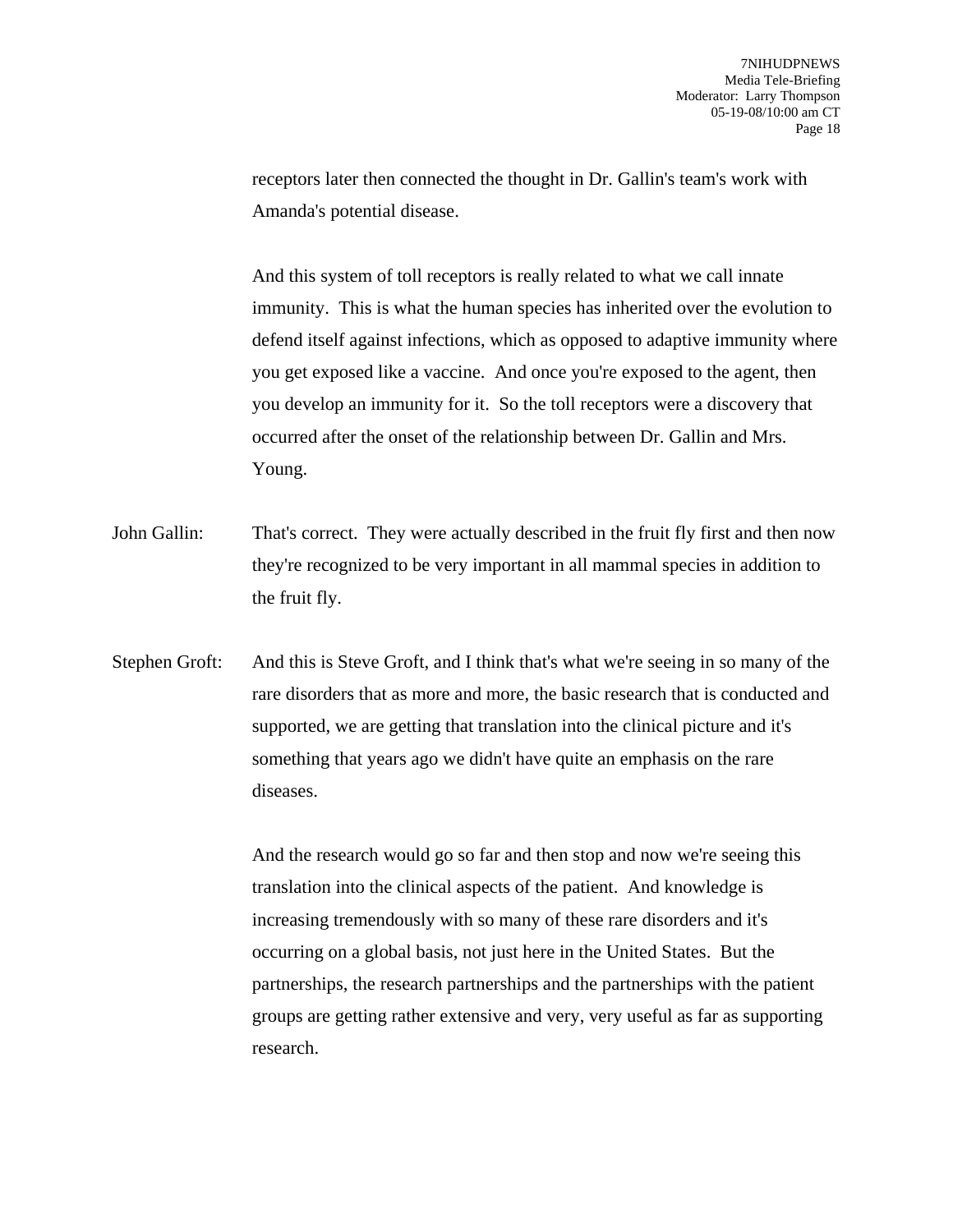William Gahl: Yeah, this is Dr. Gahl. I think this program is going to be an illustration of that too because it doesn't go just one way - that is research to translational and patient care. It also goes patients being seen and enlightening us with respect to what the basic defect is, and what's going on in terms of the physiology and the cell biology. So we expect this program to contribute to that too.

Larry Thompson: Okay. Okay, Lauran?

- Lauran Neergaard: Thank you.
- Larry Thompson: Great. Let's go to Bridget Kuehn -- I think is how you pronounce your last name -- from JAMA Medical News.
- Bridget Kuehn: Hi, I want to just make sure kind of clarify what exactly the program entails. If a patient has an undiagnosed disease, their doctor would refer them and then their case would be looked at by the panel. Is the panel going to diagnose them or just decide if they are qualified? And then if they do get referred to a protocol, what kinds of protocols would those be?

Larry Thompson: Dr. Gahl.

- William Gahl: Well, the panel will review the case and decide if it's eligible to come to the NIH and be a part of this program.
- Bridget Kuehn: Okay.
- William Gahl: After that, the goal would be to make a diagnosis, but that goal cannot always be achieved. So sometimes this will be just a - let's say the foremost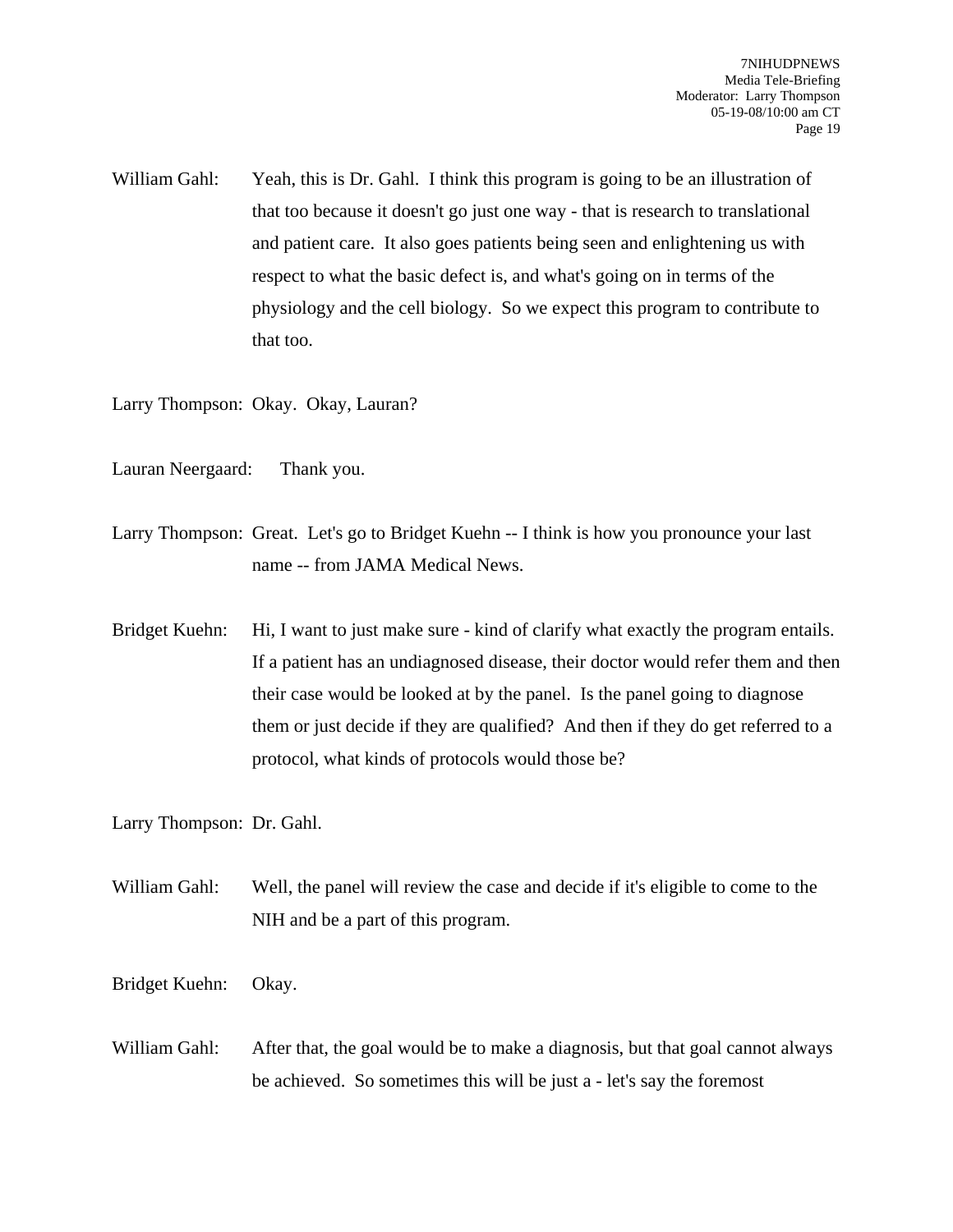evaluation that can be performed by a multi-disciplinary group of individuals who can do the clinical research upon it.

Bridget Kuehn: Okay.

- William Gahl: And the last part was...
- Bridget Kuehn: And if they are referred to a protocol...
- William Gahl: Right.
- Bridget Kuehn: I mean can you give an example of what a protocol might constitute for this program.
- William Gahl: Right. So on this board of consultants are 25 or so individuals who each have their own protocols in their own area of expertise. One of them is expected to take the lead on this, so a patient may be referred to that protocol and enrolled in that protocol and then others will - other consultants will serve to help come to a diagnosis. As a default, they can come to a protocol that's entitled inborn errors of metabolism and then basically my service will care for that patient.
- John Gallin: But I'd like to add that every patient will get an evaluation, and if it turns out that a patient does not seem to fit into a protocol that's at NIH, the physician and the patient will get feedback. And so this will be information added to the patient and to the primary care team about what we think might be done, or directions to follow, or what kind of care to pursue.

Bridget Kuehn: Okay.

Larry Thompson: That was Dr. Gallin and Dr. Gahl would like to add...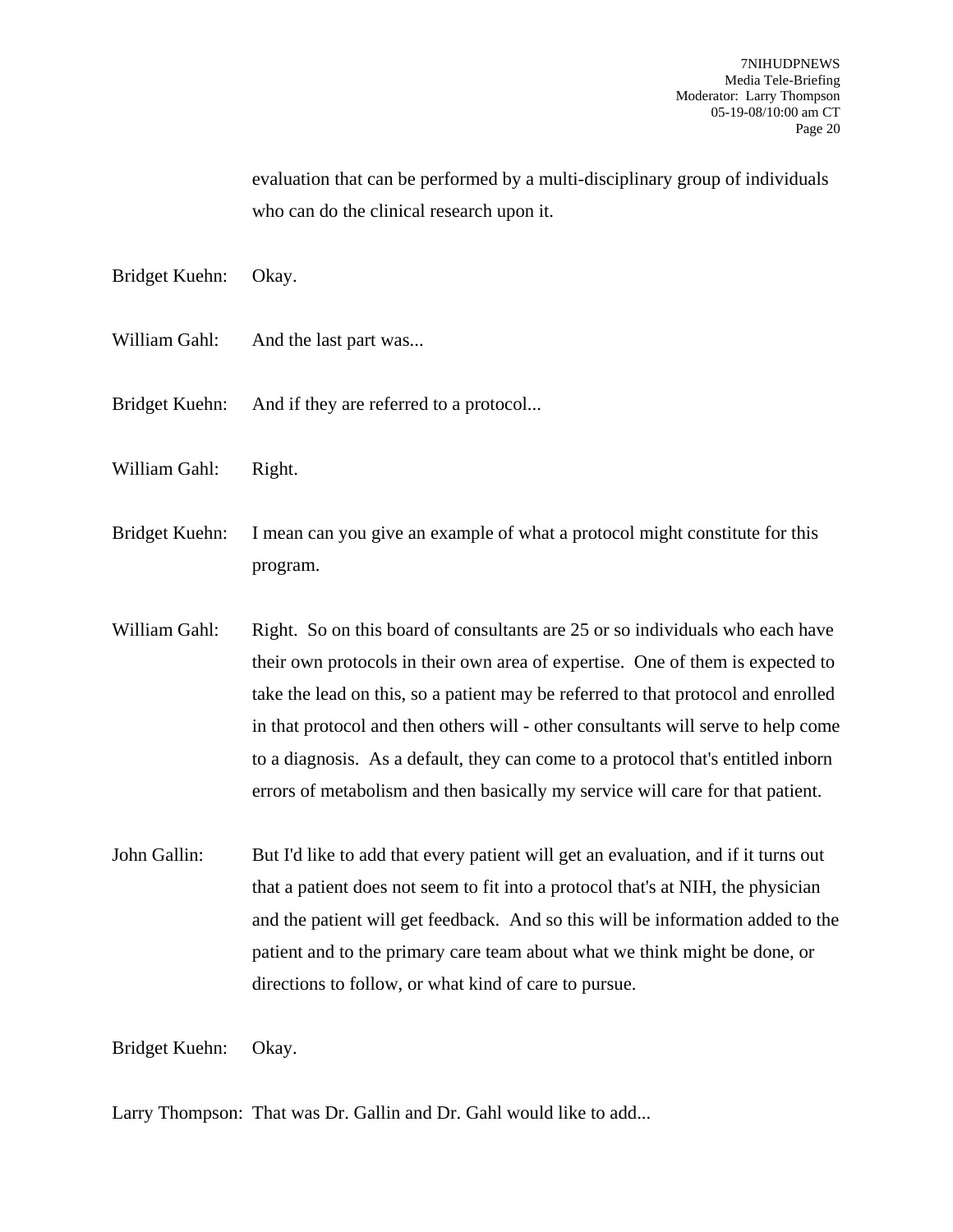7NIHUDPNEWS Media Tele-Briefing Moderator: Larry Thompson 05-19-08/10:00 am CT Page 21

Stephen Groft: This is Steve Groft. Sorry.

Larry Thompson: I mean - I'm sorry.

Stephen Groft: That's okay. I think it's important to note also, Bridget, that you know the referrals can also come in from your nurse practitioners and physician's assistants or other health-care providers that have access to the patient and are able to compile a summary, as well as other specialists.

> I think this is not something that's just puzzling to the family practice or the internists, but many times the individual specialists just don't know where to turn either. And so I think that's part of the significance of this is that we're going to accept the summaries from any of the groups that I just mentioned.

Larry Thompson: Dr. Zerhouni.

Elias Zerhouni: Dr. Zerhouni. I just want to stress the fact that the reason we're doing this now is because of the advances that have been made over the past five years at the fundamental level.

> We have many more molecular markers that we discovered, the significance of which is not always understood. It's clear that with the new techniques that have been developed in proteomics and genomics, very few teams in the world have the combination of these new tools to be able to study them in the context of diseases that haven't yet been diagnosed properly.

> So I think that's the significance of this effort. For the first time, we're going to combine the tools that came out of the labs -- like Dr. Gallin was saying toll receptors discovered in Drosophila -- to human disease. And that bridge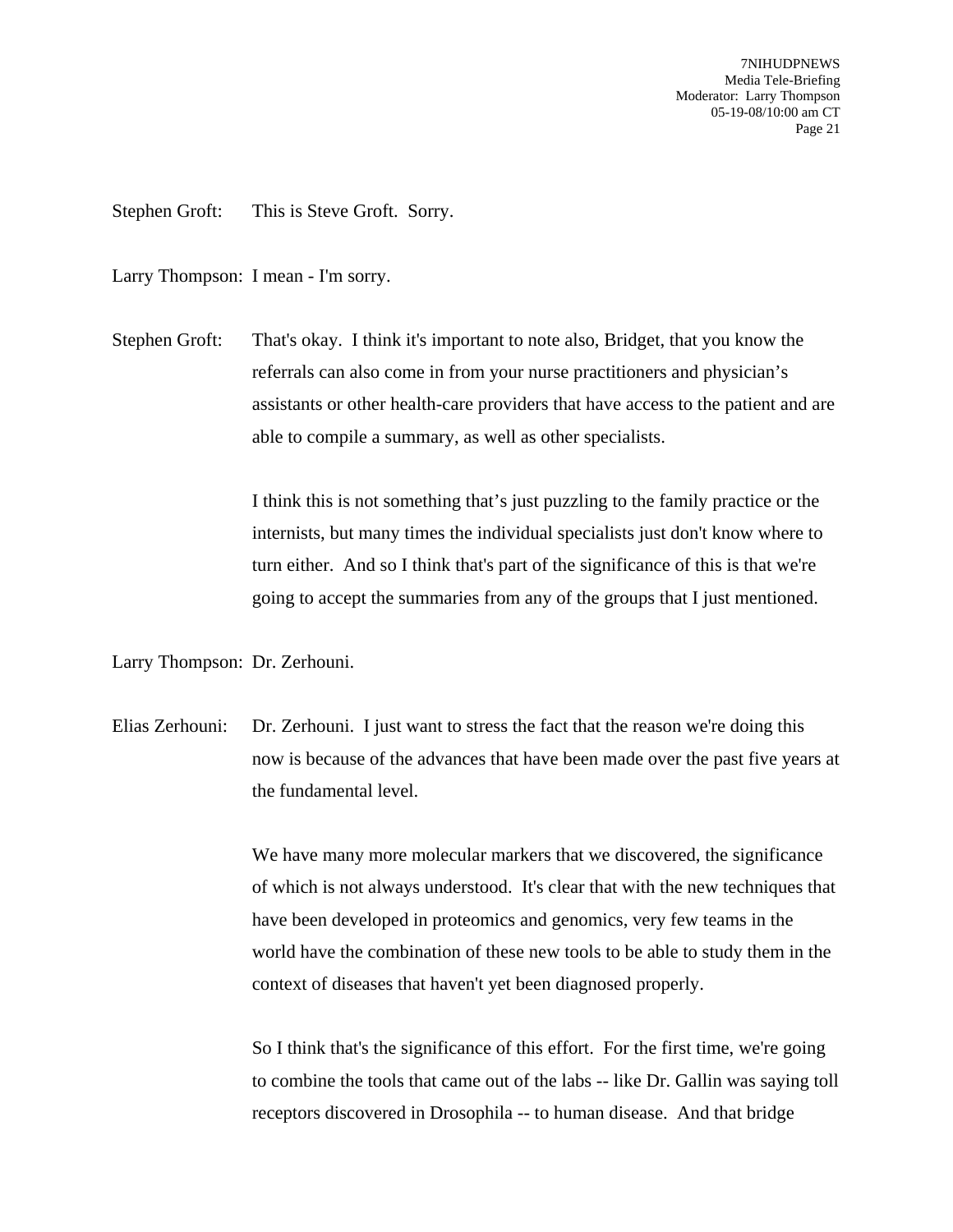could not be really crossed 10 or 15 years ago because we didn't have the tools.

Larry Thompson: Okay, let's go back to Bob at British Medical Journal. Bob?

Bob Roehr: You said the first year or so you would have - probably deal with about 100 patients or so. Is there any plan to expand beyond that? And what are, you know, some of the barriers that you have to expanding?

Larry Thompson: This is Bill Gahl.

- William Gahl: Yes, we'll actually receive a lot more records than 100. About 100 will come to the NIH as our patients. And yes, there will be plans to expand. We hope if this program is, you know, is well received - and we think it is well received. So yes, but we don't know the exact types of patients that we'll be seeing either. So I think that that will in part determine whether or not we expand.
- John Gallin: But we do have capacity for a substantial expansion and it really depends on how much interest and how much value we think this adds to the research programs.
- Larry Thompson: That was Dr. Gallin. Anybody else? Okay, Jennifer Couzin again at Science Magazine. A follow-up question?
- Jennifer Couzin: Yeah, I just have two very quick questions. One was in terms of the funding. This is now about \$280,000 in funding. Is that per year or total? And then I just wanted to clarify this is potentially open to patients outside of the U.S. in certain circumstances.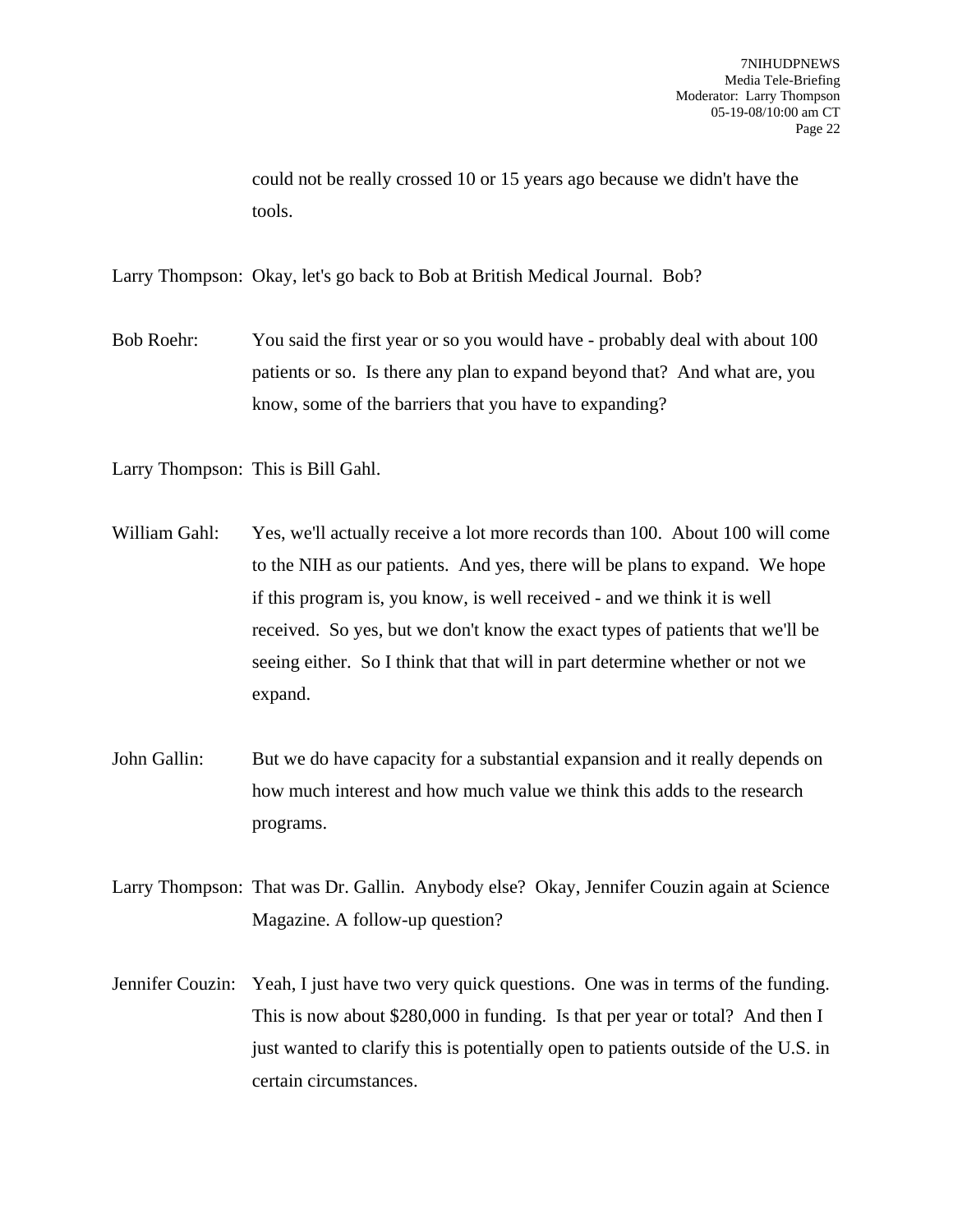Larry Thompson: Dr. Groft, do you want to take the first one and Dr. Gallin then.

Stephen Groft: Yeah, this is Steve. I'll take the first part. And yes, the total amount is approximately \$280,000 from our office - the Office of Rare Diseases. But I think it's important to realize that - and that is per year for approximately three staff members - two nurse practitioners and a scheduler or assistant.

> But I think it's important to understand too that we're receiving services both from Dr. Gahl and the National Human Genome Research Institute, and all the other institutes that are providing services or personnel and the intellectual power that comes with it. We're the beneficiaries of an unbelievable system here at the NIH as many of you are familiar. But with the rare diseases, it's particularly significant to be able to pull all these people together at one point to look at individual patients and records to come to some conclusion.

John - Dr. Gallin can comment on the other part maybe.

John Gallin: Well, for sure the leveraging of all the resources in the intramural program the clinical resources, which are probably in excess of \$900 million a year to make this happen is really what's driving this and the enthusiasm of all the folks.

What was the second part?

Larry Thompson: Yeah Jennifer, what was part two of.

Jennifer Couzin: Oh, I'm sorry. I know you addressed this already, but I was still a little confused. Is this open to people outside of the U.S.?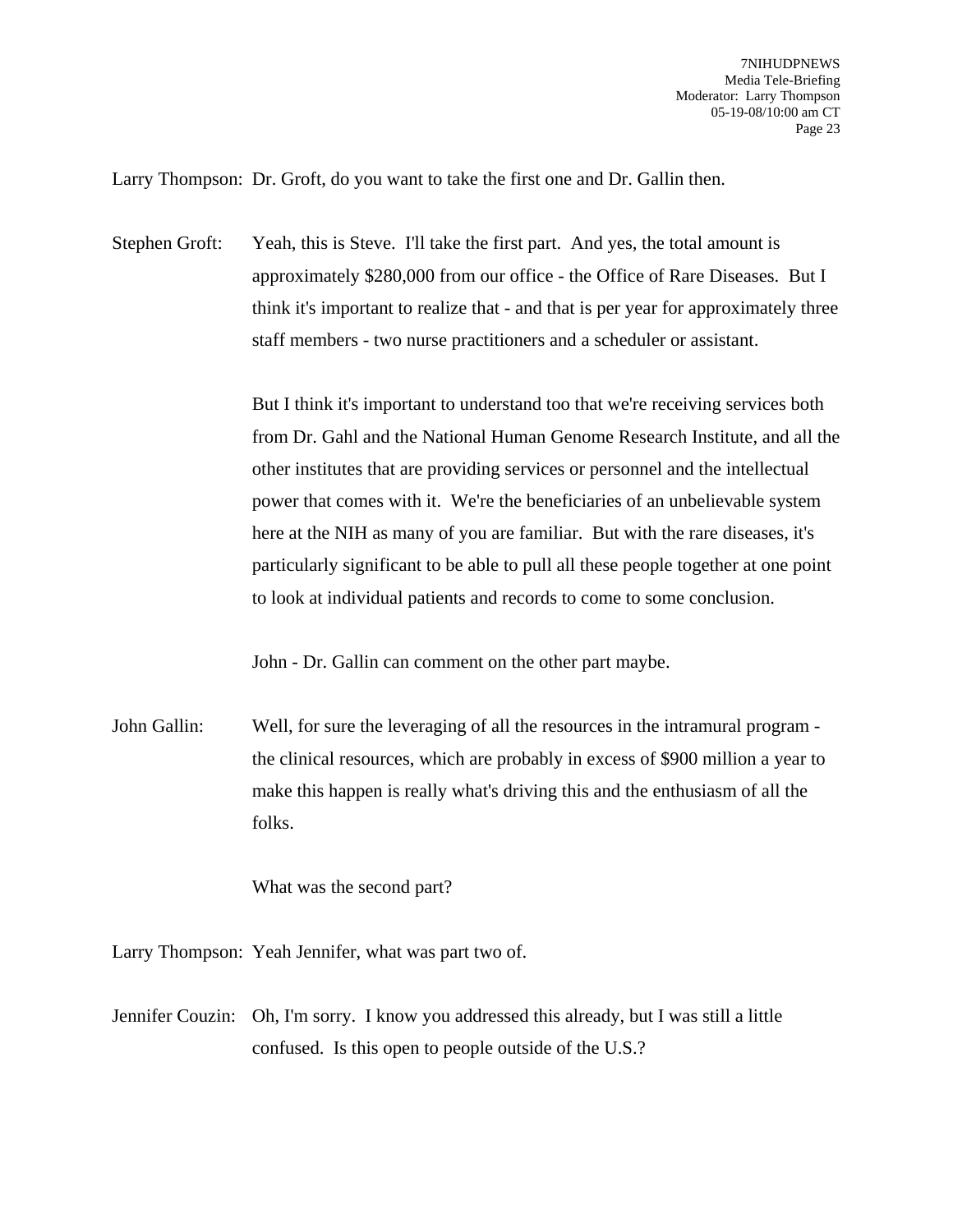John Gallin: Yes, people from outside the United States can apply, but we don't expect that many of them will actually be accepted. But if they have a compelling problem, they certainly will be included, but the travel for them will only be from the port of entry to the United States. We will not be able to travel them from their home country.

Jennifer Couzin: Okay.

Larry Thompson: Dr. Groft.

Stephen Groft: And Jennifer, this is Steve again. The enthusiasm and support from those who are in the fellowship training here has been phenomenal. I think they are all extremely interested in this. And again, I can't tell you the number of scientists who - they start looking at rare disorders because no one else is looking at them. So whatever we can do to build up that interest, and concern, and research will be beneficial to all the rare diseases as we continue to grow.

Larry Thompson: Okay, great. So let's move on to Jeannie Baumann from BNA.

Jeannie Baumann: Hi. Yes, I was just wondering. I know you probably can't give an exact time, but how long a patient can expect to wait between the time that they get the physician referral to actually getting into the protocol and how long that time lapse would be.

Larry Thompson: Dr. Gahl.

William Gahl: Yes, thank you. When we receive inquiries, we expect to send back a postcard and some notification to the families right off that we've received it or that something is missing. But once we have the whole package together,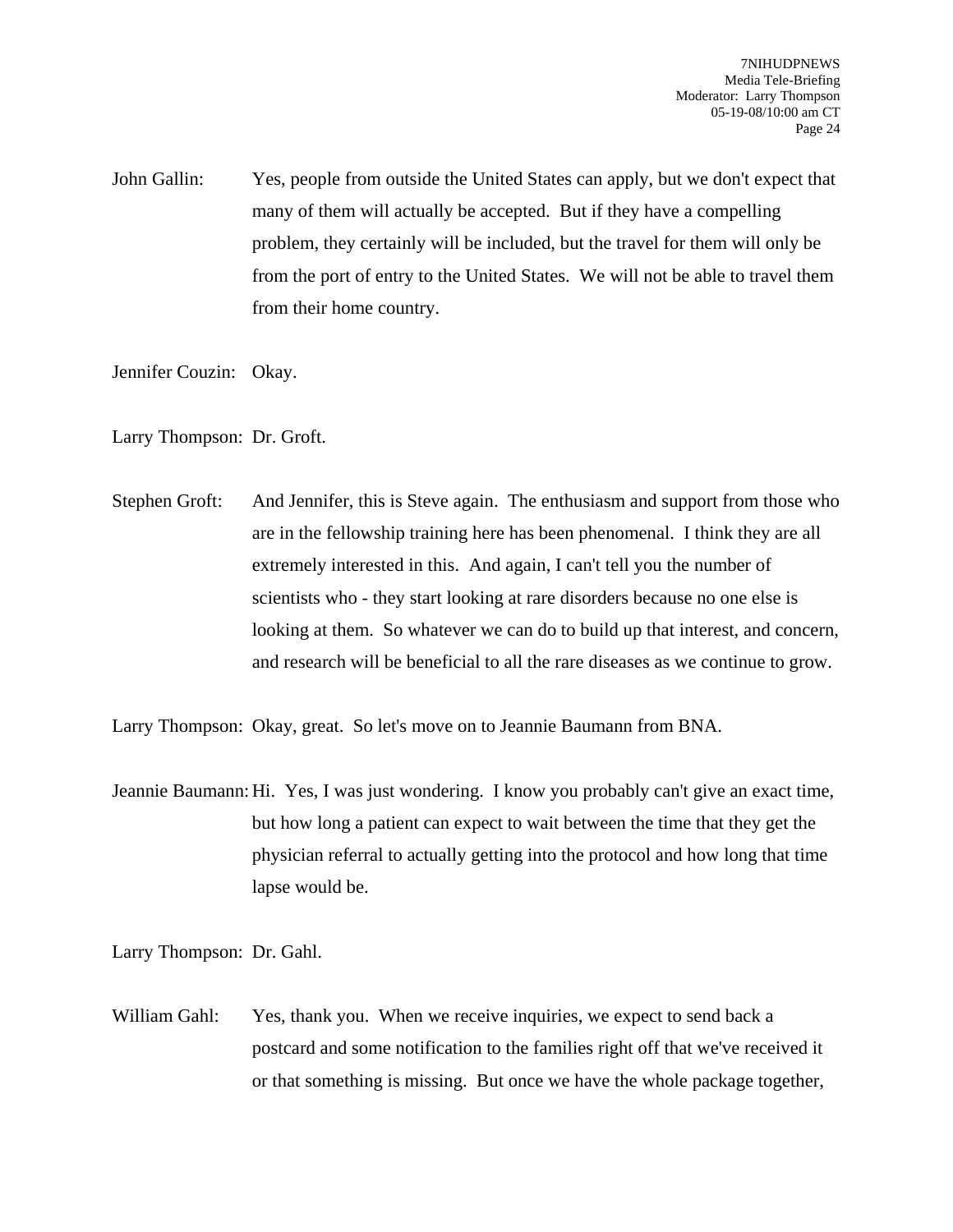we expect that within about six weeks the board of consultants reviewing these cases will reach a decision.

Jeannie Baumann: Oh, okay. Thank you.

Larry Thompson: Okay, let's go to the next question. Mark McCarthy at Medical Device.

Mark McCarthy: Medical Device Daily actually.

Larry Thompson: Sorry, I can only see part of the - but thank you. Go ahead.

Mark McCarthy: One of the things that occurs to the causal observer is that NIH could find itself pretty overwhelmed with applications especially in a nation with 300 million. At some point if NIH is forced to try to prioritize, will the mortality question or speed of mortality take precedence over, you know, perhaps a wider - a disease that's more widely distributed or perhaps not as lethal? I mean how will NIH go about deciding which cases to prioritize?

Larry Thompson: Dr. Gahl.

William Gahl: Well you know I'm sure that when the board of consultants looks at these individual cases that that will be one of the considerations that they look at. But remember, the main point of this is to try to be able to help people and therefore, we need to have some sort of a clue to pursue and some reasonable expectation of benefiting the individual or the family.

> And secondly, the purpose of this is to acquire new research knowledge. And you know eminent death is one of the criteria for the first of those two issues, but not for the second. So I think it will all go in the mix and there will be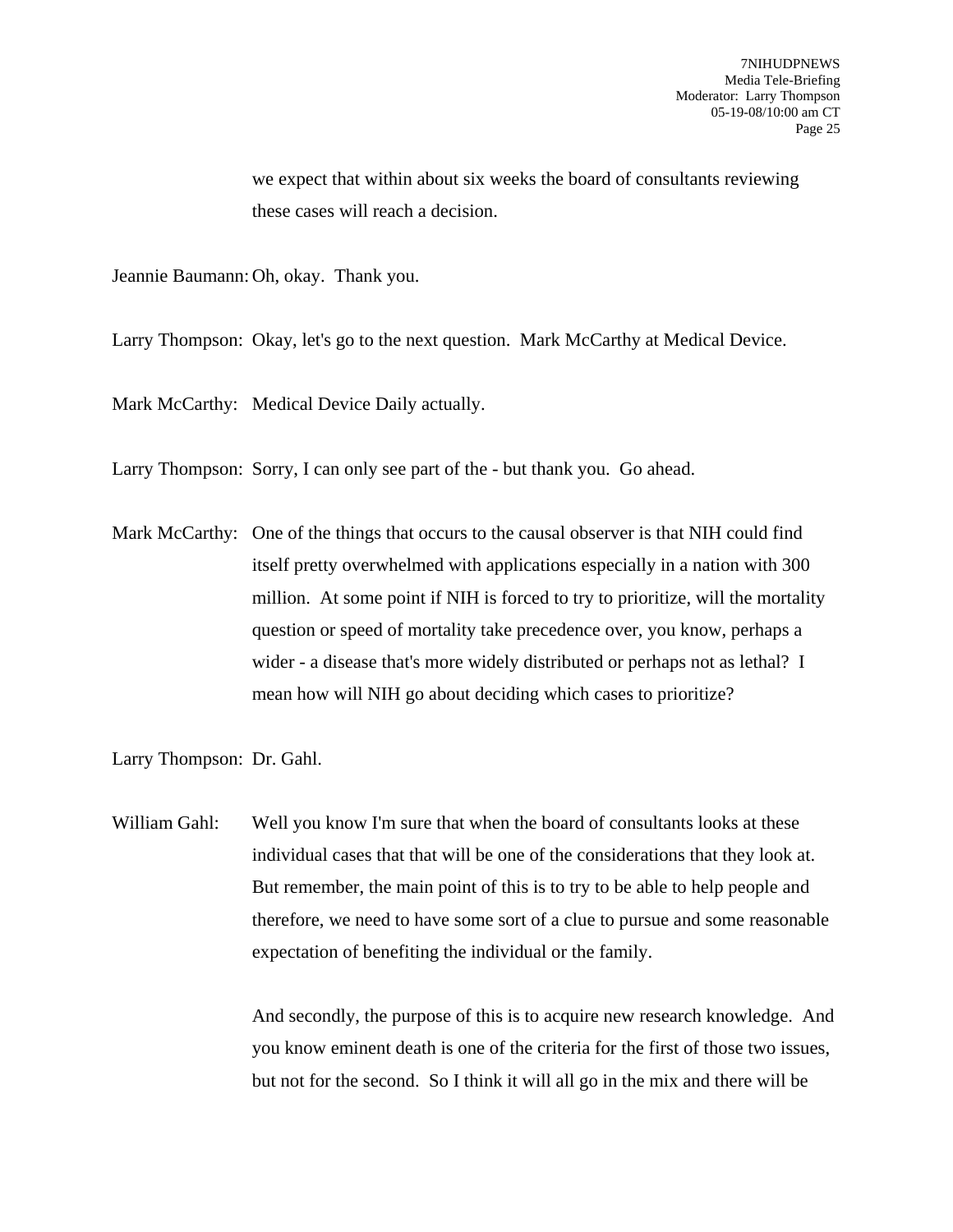some consideration of the issue you raised, but actually, I don't think it will be paramount.

Larry Thompson: Okay, I don't have any other questions in the queue right at the moment. If anybody has one, put one in quick or we could - anybody have any final comments that they would like to make here.

> And the only question actually that I still had was for Amanda. What was it like to actually come here to the clinical center and receive care here? And we also have Amanda's mother here. Lisa is also here, and she could give us a little bit of a sense of what it's like to be a mom with a small, young child who is sick that you have no idea what's wrong.

So Amanda, what's it like? And then Lisa if you could just comment on what it's like to come here.

Amanda Young: I believe it's unlike any other hospital that I've ever been to. Before I came here, I was going to hospitals all over the south and trying to figure out what was wrong with me and just being turned away time and time again saying, "We don't know what's wrong with you. You're further than medical technology. You'll have to come back later. And go home and live a normal life," and it was so hard to hear that. So trying to find a hospital that would actually stick with me was - and finding the NIH - was amazing.

> And coming here is completely different. The bedside manner here is wonderful compared to doctors at home at least. And I love my doctors at home, but it's just - it - I'm glad to know that there's a place that will not give up trying to find out what's wrong with you. If you go other places and everybody gives up, it's so disheartening. And I love coming here. I love it here.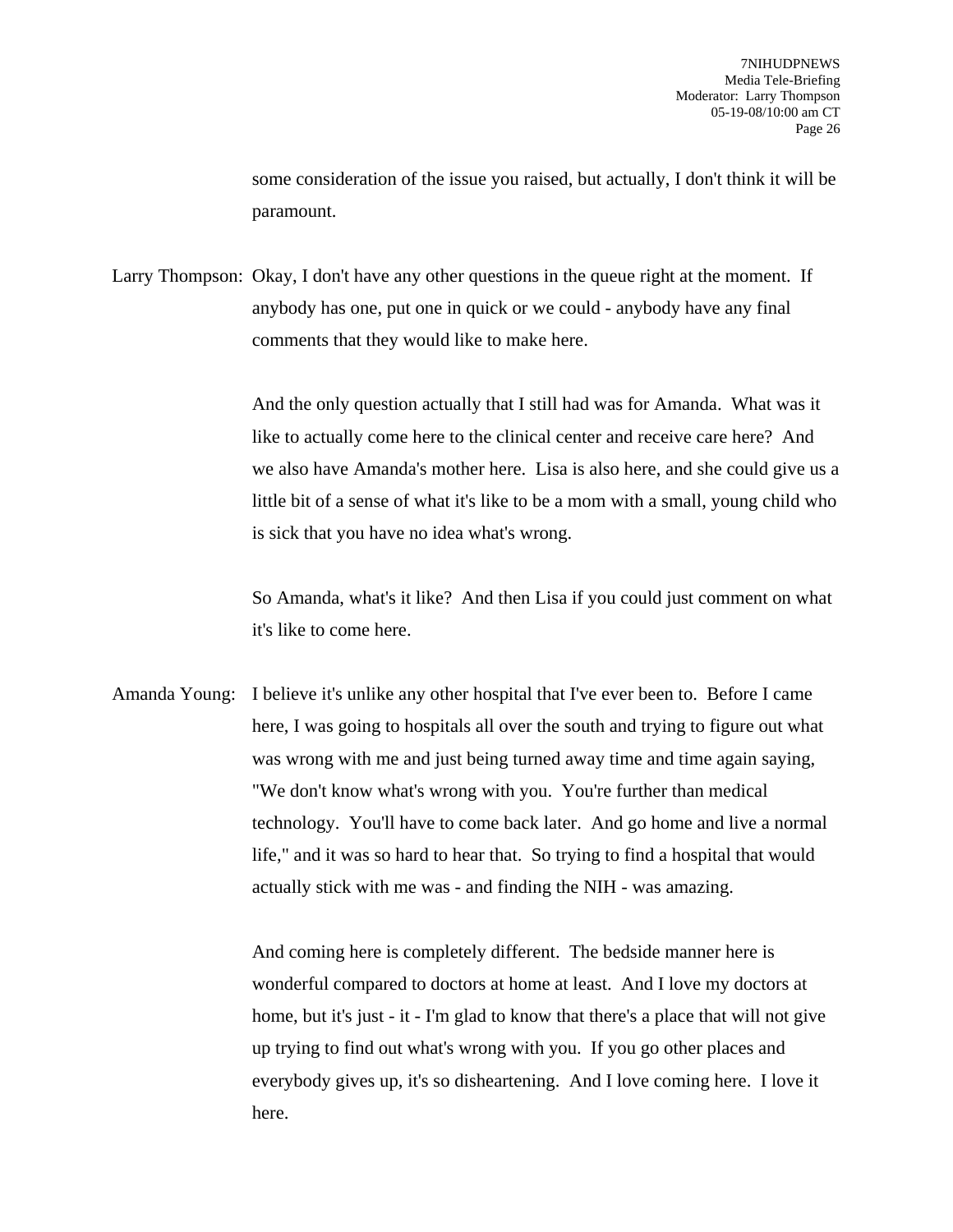Lisa: You know, we've had - we had one medical facility tells us at one point, "Your daughter's body is further advanced than medicine. Take her home and live your life as well as she can." And you would politely say, "Thank you," and you'd go on and you'd start your search again because as a parent, you cannot give up. And when you come here, that hope is renewed again. And to find people who - this is all that they do is they try to research and help.

> And realizing as a parent that if they accept you hopefully their knowledge and what they gain throughout their knowledge is going to help other people. I think it's invaluable to know that things that they may study through (Mandy) or through the genetics testing that they do with my husband and our other daughter and myself could potentially help other people. I think it's invaluable to everyone out there. Not even the people who may be sick, but who may eventually have children or grandchildren who are suffering. And it's just a place that we feel very fortunate when Mandy was 9 to have found and we've just grown to love it here.

> It's not always easy to come. It's absolutely a job to take care of a sick child. It's not an easy thing as a parent and we dedicated our lives. We always tried to say, "It's not Mandy's disease, it's our family's lives." And we hope that through what we've helped her through that we've been able to do that. But it's not easy and it takes dedication and it takes time, and the fortunate thing here is we feel like as much as we've given, it's been given back to us double.

Larry Thompson: Final comments gentlemen, ladies? I have no other questions in the queue so I guess we'll bring this telebriefing to a close. And if there's - if reporters have any other questions, you can always reach us at the Communications Office at 301-402-0911, and we'll be happy to help you out. So thank you all for participating and we'll bring this to a close.